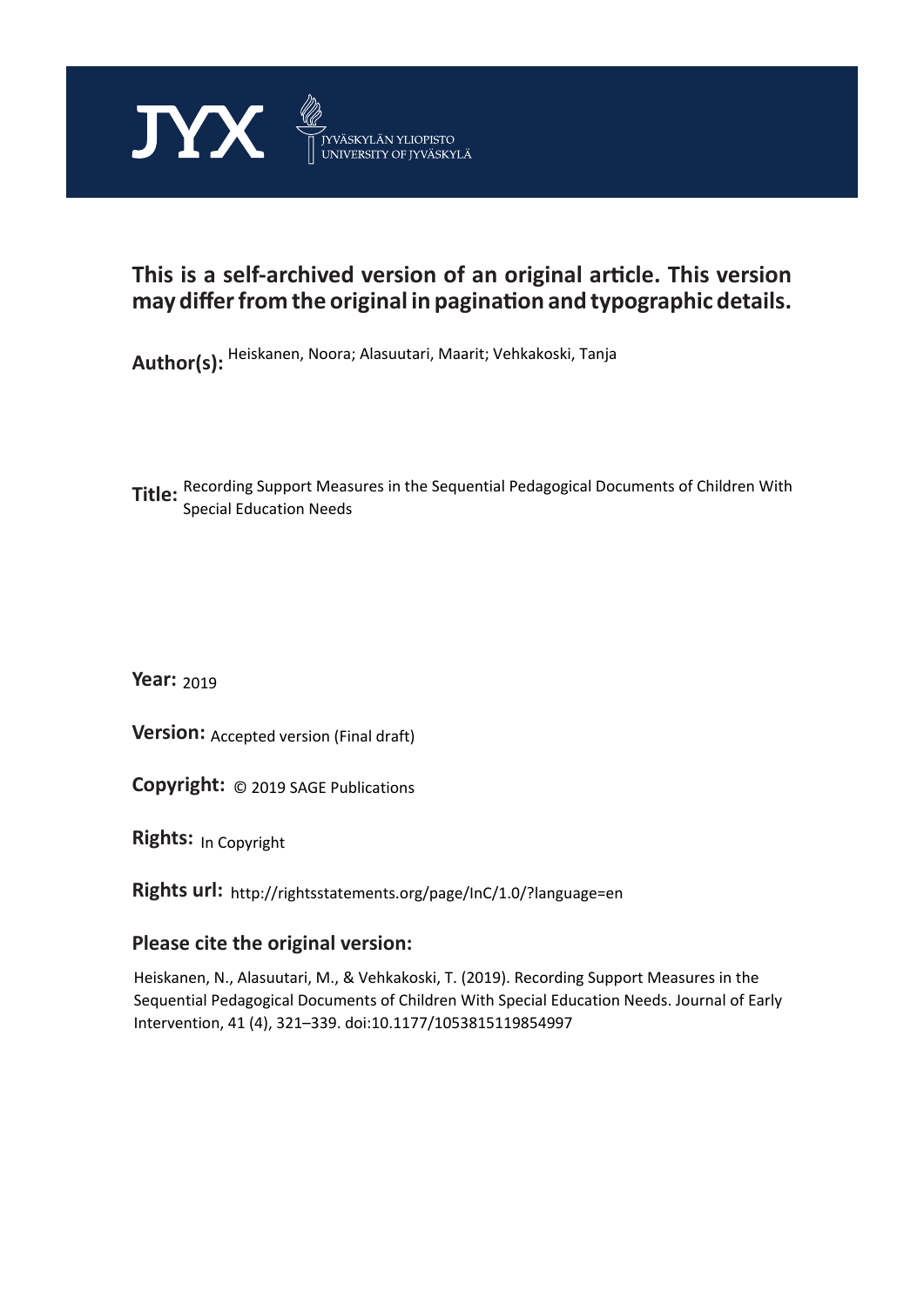# **Recording Support Measures in the Sequential Pedagogical Documents of Children With Special Education Needs**

Noora Heiskanen,<sup>1</sup> Maarit Alasuutari,<sup>1</sup> and Tanja Vehkakoski<sup>1</sup>

<sup>1</sup>University of Jyväskylä, Jyväskylä, Finland

**Corresponding Author:**

Noora J. Heiskanen**,** Department of Education, University of Jyväskylä, Department of Education, P.O. Box 35 (Ruusupuisto), Jyväskylä, FI-40014 Finland Email: [noora.j.heiskanen@jyu.fi](mailto:noora.j.heiskanen@jyu.fi)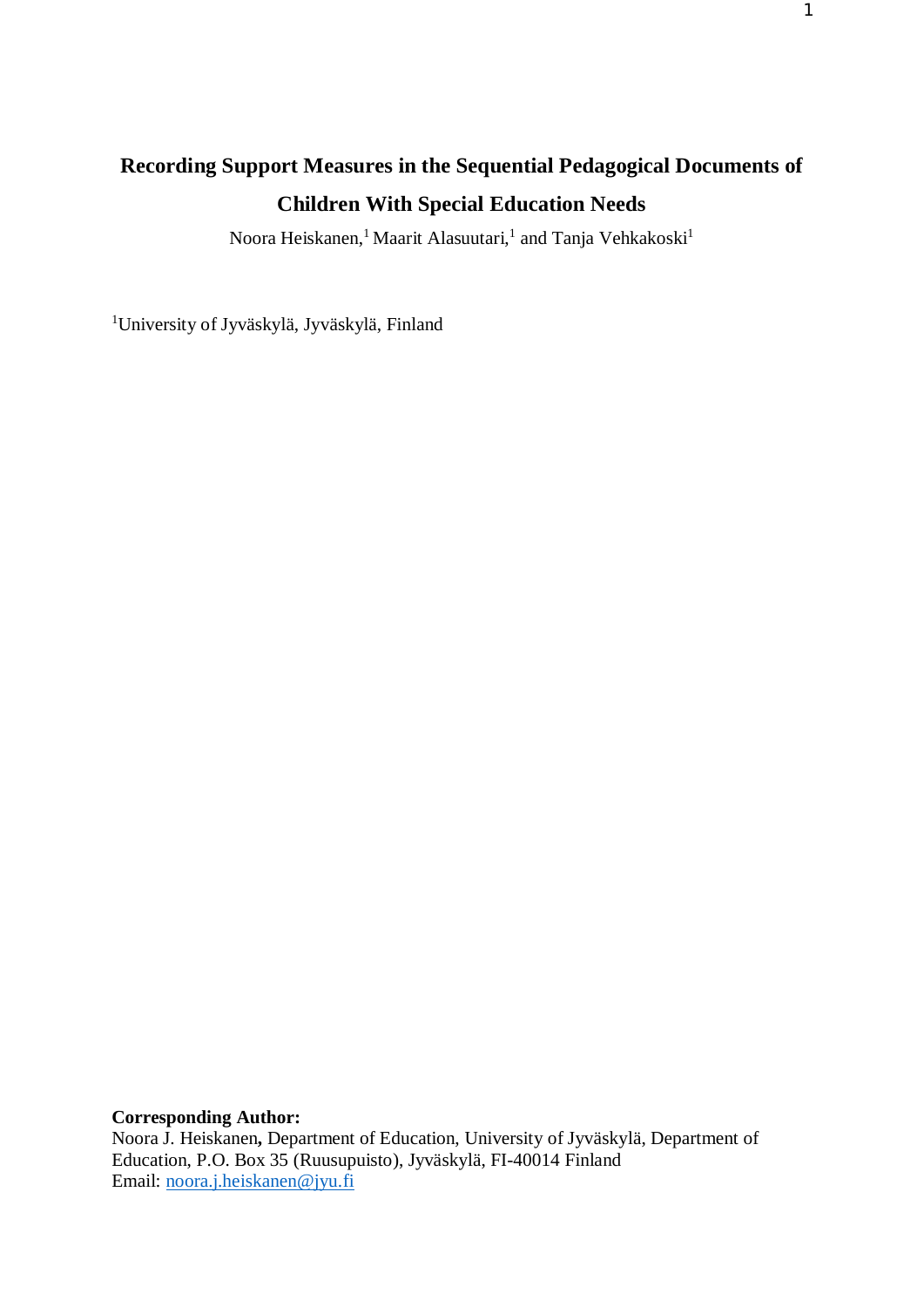#### **Abstract**

This study investigates the descriptions of support measures in the sequential pedagogical documents (individual education plans or programs and others) of children with special education needs from early childhood education and care to preprimary education. According to previous research, the role of pedagogical work is largely disregarded in these documents, which typically focus on describing children's challenges instead of support measures. In this study, the sequential pedagogical documents ( $N = 257$ ) of 64 Finnish children were studied for approximately three to six years, and the data were analyzed by investigating the textual and content-related coherence, as well as the linguistic precision, of the descriptions of support. Consequently, four chronological patterns of describing and developing the support measures — missing, repetitious, disorganized, and explicit — were introduced, and the study results emphasize the importance of the specificity and continuity of documentation.

**Keyword:** Curricula, Assessment, Instruction, Qualitative Methods, Preschoolers, Kindergartners and Early Elementary

## **Introduction**

Drafting individualized pedagogical documents, individual education plans or programs (IEPs), or other pedagogical documents for children with special education needs (SEN) is often considered a key element of a successful, high-quality individualized pedagogical plan (Miller, 2014; Pretti-Frontczak & Bricker, 2000; Yell & Stecker, 2003). The practices and prerequisites of drafting pedagogical documents in early childhood education and care (ECEC), as well as the required contents of such documents, vary internationally, depending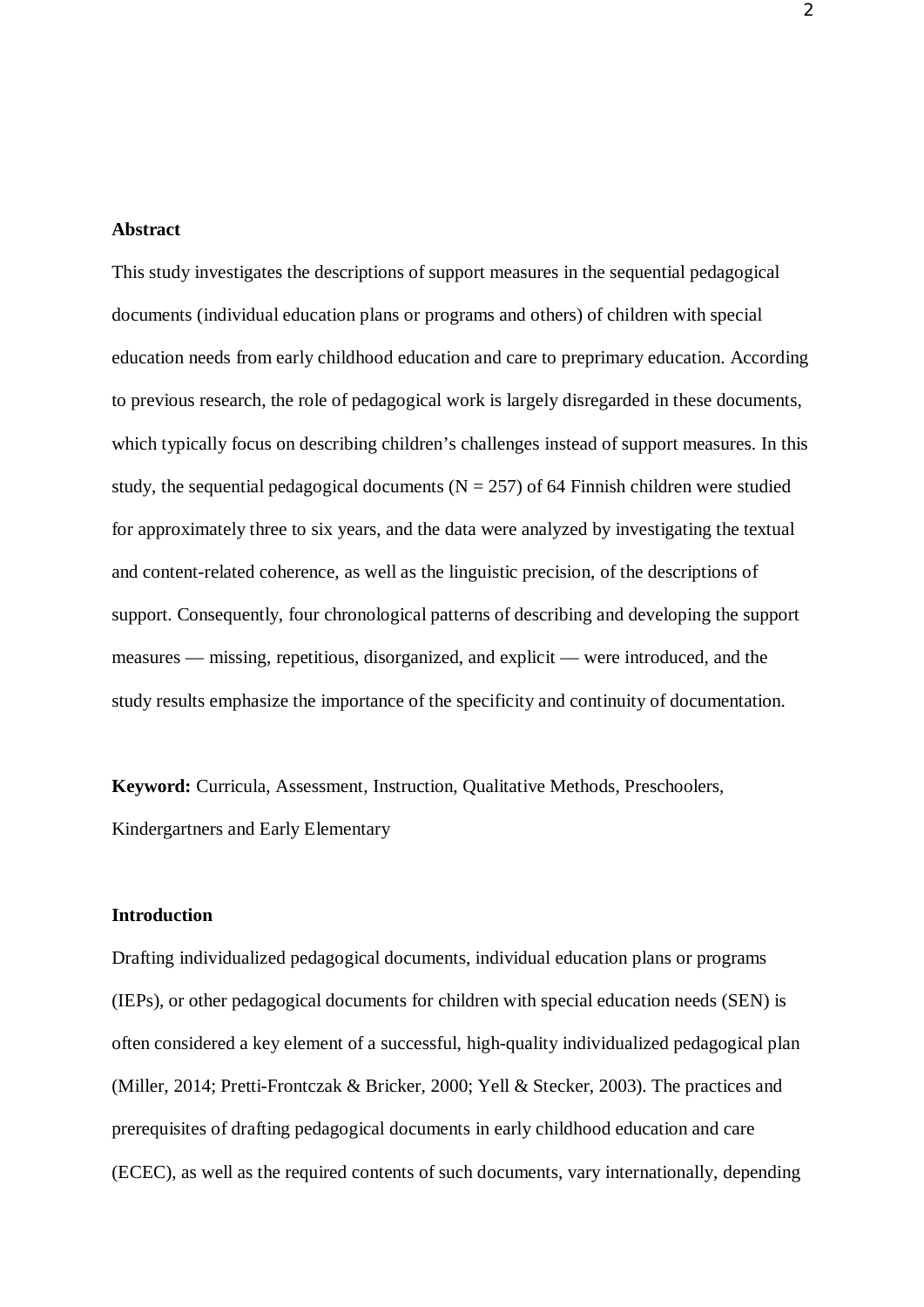on educational contexts, educational systems, and the pedagogical documents in question. Typically, pedagogical documents include descriptions of children's strengths, current achievement levels, and challenges, as well as the individualized learning objectives of the pedagogical support (see, e.g., Gartin & Murdick, 2005; Yell & Stecker, 2003).

The practice of drafting IEPs or other pedagogical documents for children with SEN is well established. Consequently, detailed recommendations for drafting these documents have been given. The overall principle and aim of the documents are to elaborate meaningful, suitable, research-based interventions that support children's education (Drasgow, Yell, & Robinson, 2001; Gartin & Murdick, 2005). The main focus should be on planning and support—what adults do with and for children. Consequently, the development of objectives, goals, and methods form the core of pedagogical documents (Poppes, Vlaskamp, de Geeter, & Nakken, 2002), which should indicate specific interventions and measures to support children (Kwon, Elicker, & Kontos, 2011).

From the viewpoint of the effective planning and assessment of children's progress and the efficacy of the support provided, specific descriptions of exact, measurable objectives and support measures (Boavida, Aguiar, McWilliams, & Pimentel, 2010; Christle & Yell, 2010) should be contextualized to children's everyday lives and various learning environments (Boavida et al., 2010; Räty, Vehkakoski, & Pirttimaa, 2018). Additionally, knowledge about children's current achievement levels, situations, challenges, and strengths needs to be explicitly utilized to set goals and formulate appropriate measures (Michinowicz, Mcconnell, Peterson, & Odom, 1995). This kind of documentation is likely to lead to the individualization of practices (Pretti-Frontczak & Bricker, 2000) and the meeting of legal and substantive IEP requirements (Christle & Yell, 2010; Drasgow et al., 2001). To achieve these documentation aims, the language used should be specific, observable, and measurable (Rosas, Winterman, Kroeger, & Jones, 2009).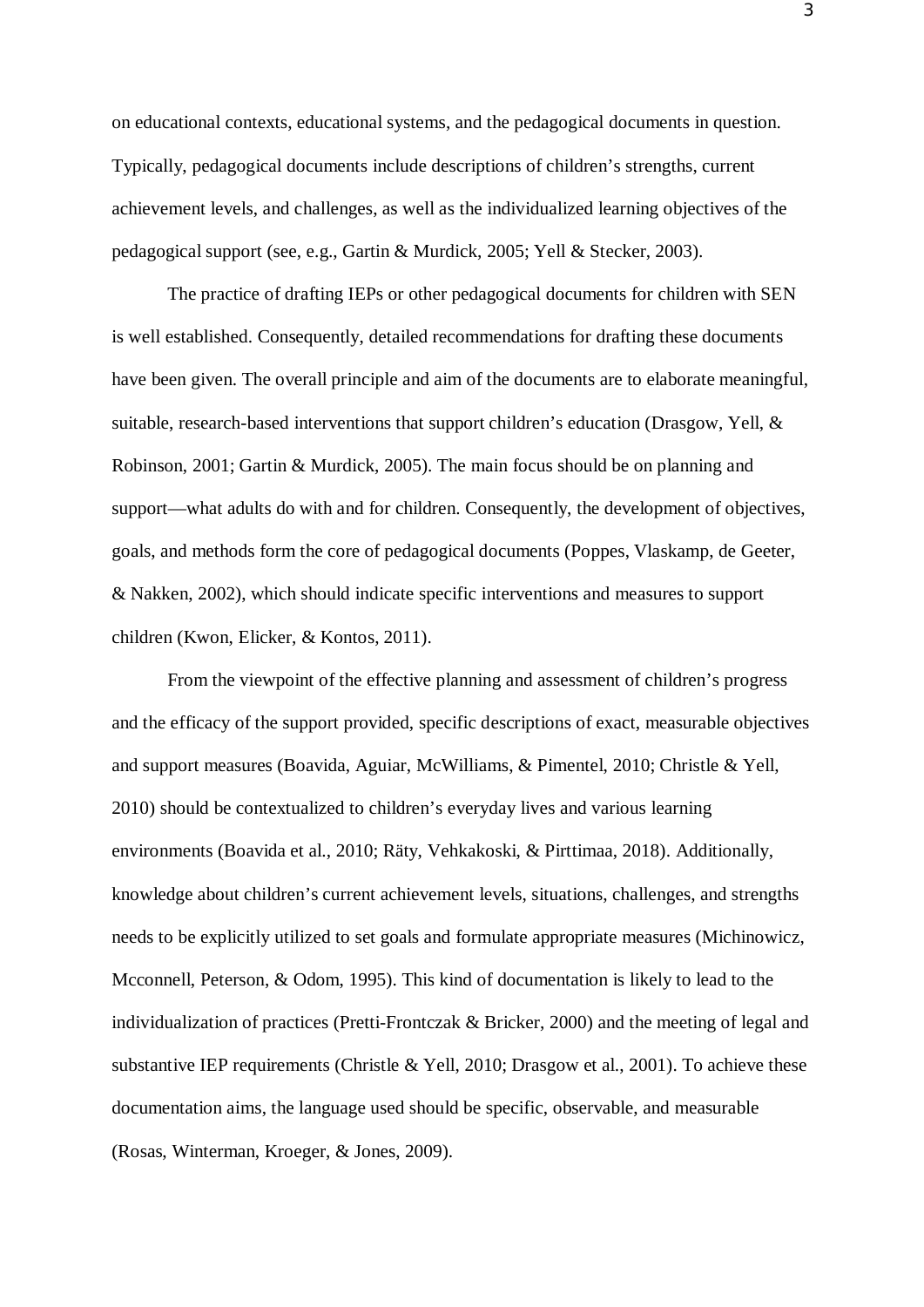In pedagogical documents, including IEPs, the systematic follow-up and continuing development of support measures play a central role (see, e.g., Wixson & Valencia, 2011). In evaluating children's progress and the effectiveness of support, previous research highlighted constant formative assessment using appropriate data collection techniques (Christle & Yell, 2010). Drasgow et al. (2001) highlight the need for the multifaceted (re)evaluation of children's progress, needs, and support as part of the revision of pedagogical documents. Moreover, the importance of coherence between sequential recordings and documents in which different contents (e.g., children's needs, objectives, and support) are explicitly linked to each other is underscored (Rosas et al., 2009). The revisions, improvements, and changes, as well as the maintained and terminated practices of support, should be explicitly indicated in revised documents (Wixson & Valencia, 2011).

Despite the need for continuity and coherence, earlier research concerning pedagogical documents has primarily entailed the cross-sectional examination of pedagogical documentation methods, while the development of the support measures in sequential documents and the chronological changes made to the contents of these children's documents over the years have been largely overlooked (for an exception, see Kurth & Mastergeorge, 2010). Moreover, in existing studies, the investigation of the contents and use of pedagogical documents, including IEPs, in early childhood settings is more infrequent than in those related to older children (for an exception, see e.g., Boavida et al., 2010; Kwon et al., 2011; Pretti-Frontczak & Bricker, 2000). Therefore, to address this research gap, we focus on the descriptions of support measures in the sequential pedagogical documents of Finnish children with SEN in ECEC. This study is based on longitudinal data: We examine the same children's sequential documents and recordings of support over approximately three to six years to ascertain how the recordings of support measures may change over time. The following are our research questions: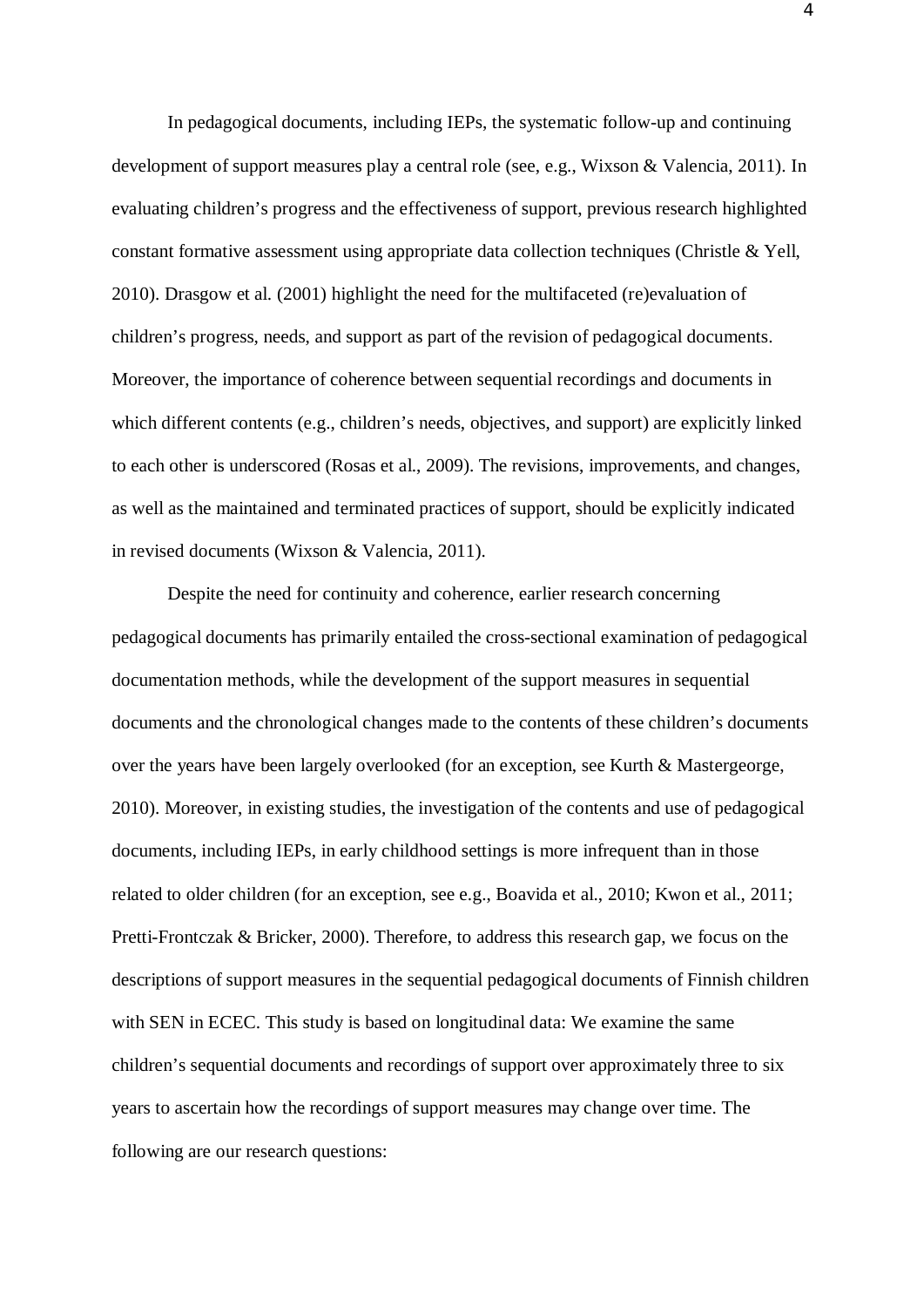**Research Question 1:** What kinds of patterns of describing support measures can be identified from the sequential pedagogical ECEC documents of children with SEN over the years?

**Research Question 2:** What kinds of content-related and linguistic features are peculiar to the different patterns of describing this support?

## *Writing Pedagogical Documents: Current Practices*

In numerous studies investigating pedagogical documents, including IEPs, in recent decades, the contents and (linguistic) forms of these documents have been found to be problematic. Generally, pedagogical documents vary remarkably in regard to quality, length, and contents (Karvonen & Huynh, 2007). They typically emphasize the descriptions of children and their challenges, referring only scarcely to pedagogical planning (Andreasson & Asplund Carlsson, 2013; Hjörne & Säljö, 2004; Isaksson, Lindquist, & Bergström, 2007). In the study by Rosas et al. (2009), half of the examined IEPs lacked relevant legal requirements. Zirkel and Hetrick (2017) found that, in particular, the evaluations and revisions of the previous IEPs were insufficiently documented. Moreover, the assessment in IEPs has been reported to be predominantly summative, focusing on the assessment of children's present skills instead of on the development of support (Andreasson & Asplund Carlsson, 2013).

In previous research, the quality of the objectives in particular seems to have been studied thoroughly, and this is likely because their significance has been highlighted (e.g., Christle & Yell, 2010; Drasgow et al., 2001). However, in these studies, the objectives elaborated in pedagogical documents have been found to be generally poor in quality, especially concerning their measurability (Michinowicz at al., 1995; Rakap, 2015; Rubler, McGrew, Dalrymple, & Jung, 2010; Sanches-Ferreira, Lopes-dos-Santos, Alves, Santos, & Silveira-Maia, 2013). This is presumably because they were written in an imprecise and inadequate manner (Ruble et al., 2010; Sanches-Ferreira et al., 2013). The objectives are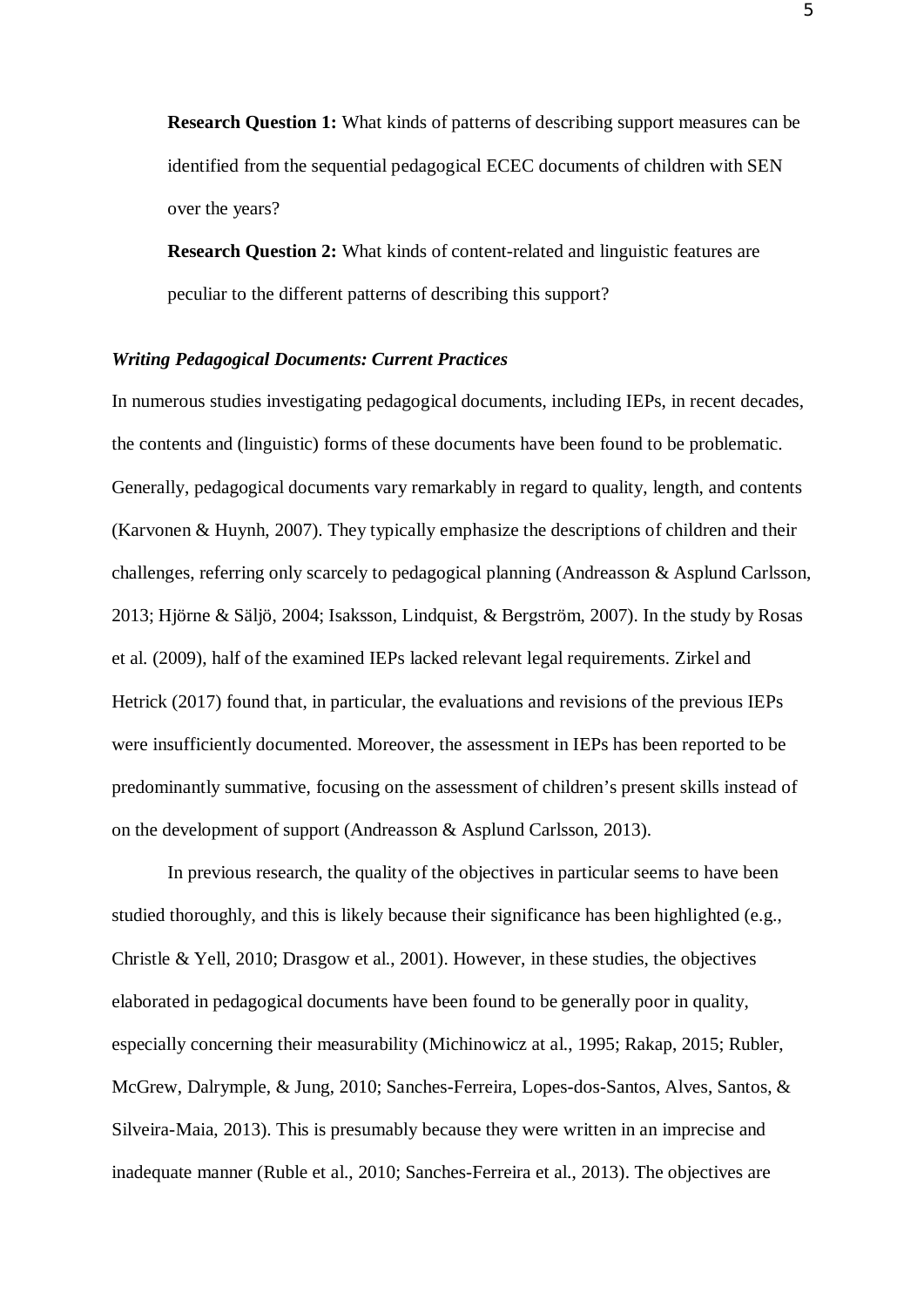typically broad, vague, and abstract (Boavida et al., 2010; Drasgow et al., 2001; Michinowicz et al., 1995; Rakap, 2015; Yell & Stecker, 2003), and their development is not documented systematically (Espin, Deno, & Albayrak-Kaymak, 1998; Yell & Stecker, 2003). The number of objectives is typically high, possibly leading to problems with monitoring the children's progress (Boavida et al., 2010). In the study by Boavida et al. (2010), it was found that higher-quality objectives (regarding measurability and functionality) were more likely related to autonomy skills. Moreover, the objectives of children with disabilities were more likely high-quality than the objectives of children without disabilities. However, in Rakap's (2015) study, such differences were not found.

 The descriptions of the interventions and support measures are studied less frequently than other document contents. Earlier studies show that the descriptions of individualized instruction are not documented systematically (Espin et al., 1998; Yell & Stecker, 2003) and that the connection between learning objectives and instruction planning is weak or nonexistent (Blackwell & Rossetti, 2014; Ruble et al., 2010). Additionally, support measures are described predominantly using imprecise language and exclude the specific allocation of responsibilities related to the provision of support (Rubler et al., 2010; Räty et al., 2018). Methods are also focused on efforts to improve children's skills instead of on environmental, organizational, or pedagogical aspects of support (Isaksson et al., 2007).

Few researchers have analyzed pedagogical documents based on a longitudinal design. Studying the sequential IEPs of children with autism from kindergarten to Grade 9, Kurth and Mastergeorge (2010) found that approximately 50% of the annual goals in IEPs were repeated in sequential documents. This repetition occurred approximately two or three years in a row, depending on the objectives, although goals could be repeated up to nine years in a row. They also found that younger children —those in kindergarten—had fewer adaptations than those in the upper grades, whereas teachers reported comparatively less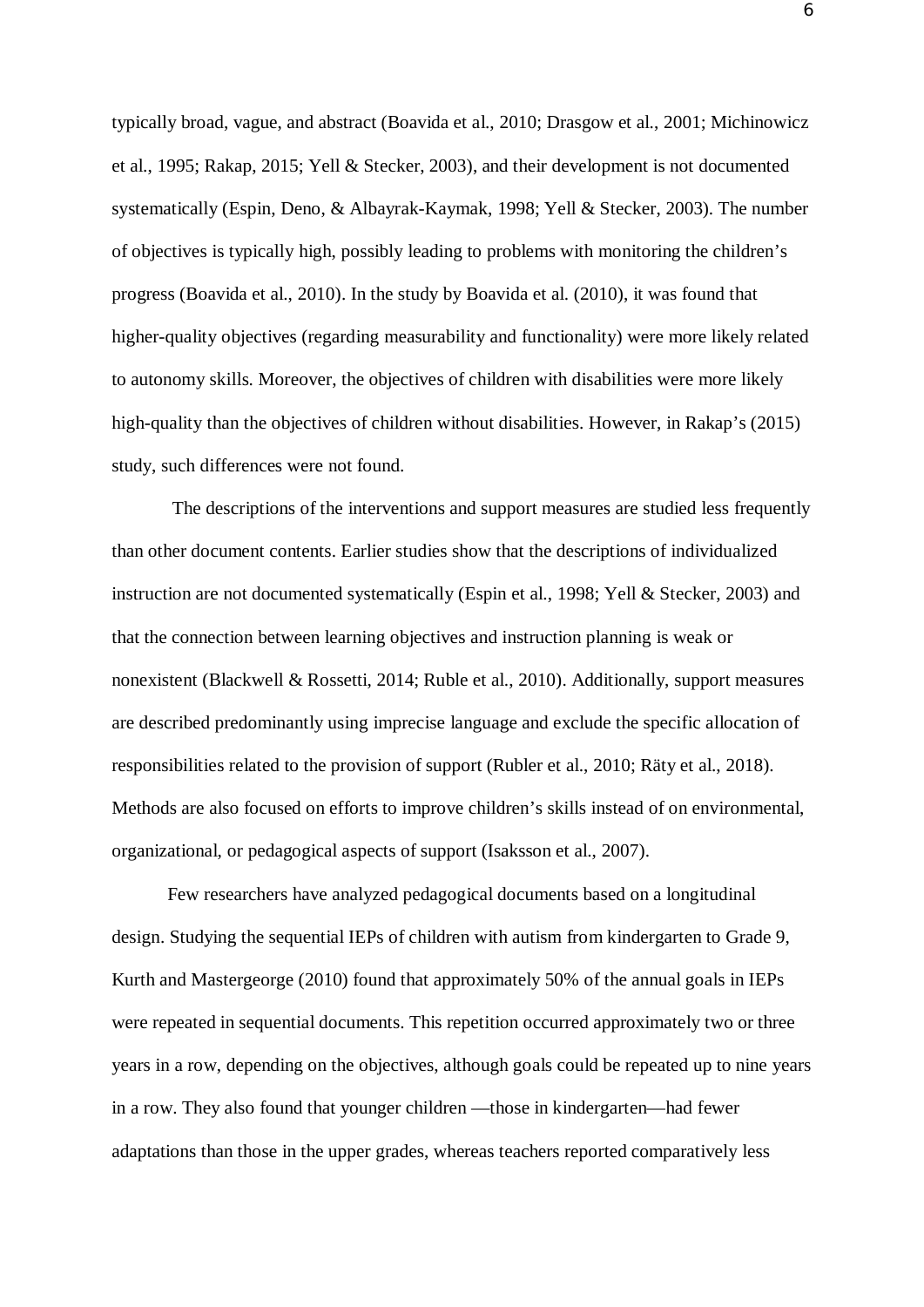frequently on children's progress in later grades. However, teachers in inclusive settings reported progress more often than those in non-inclusive settings.

To summarize, the clear discrepancy between theoretical understanding and actual practice regarding high-quality pedagogical documents is evident. Yell and Stecker (2003) describe how, at its worst, "the IEP, in effect, becomes a procedural compliance exercise with little or no relevance to the teaching and learning process" (p. 74). Moreover, there is a danger that pedagogical documents act primarily as administrative rather than pedagogical tools (Andreasson, Asp-Onsjö, & Isaksson, 2013) or aim primarily to meet legislative requirements without having an educational value (Christle & Yell, 2010; see also Pretti-Frontczak & Bricker, 2000; Yell & Stecker, 2003).

#### **Method**

#### *Setting*

In this study, we investigate the pedagogical documents drafted in Finnish ECEC. Finnish ECEC consists of services for children from birth to 6 years of age and preprimary education (4 hours a day) in the year preceding compulsory comprehensive school. Both ECEC services and preprimary education are founded on the Nordic Educare model, based on which teaching, education, and care (while parents work or study) are daily interlinked activities that are provided in one location (either kindergarten or family daycare) (see Onnismaa & Kalliala, 2010).

All children participate in compulsory preprimary education at the age of six. However, regarding other ECEC services, the participation rate of Finnish children is relatively low compared to the international rate: Only 74% of 4-year-olds participated in ECEC in 2015, whereas the average for OECD countries was 87% (Organisation for Economic Co-operation and Development, 2017). In addition to being compulsory, preprimary education is also free of charge, but other ECEC services are subject to charge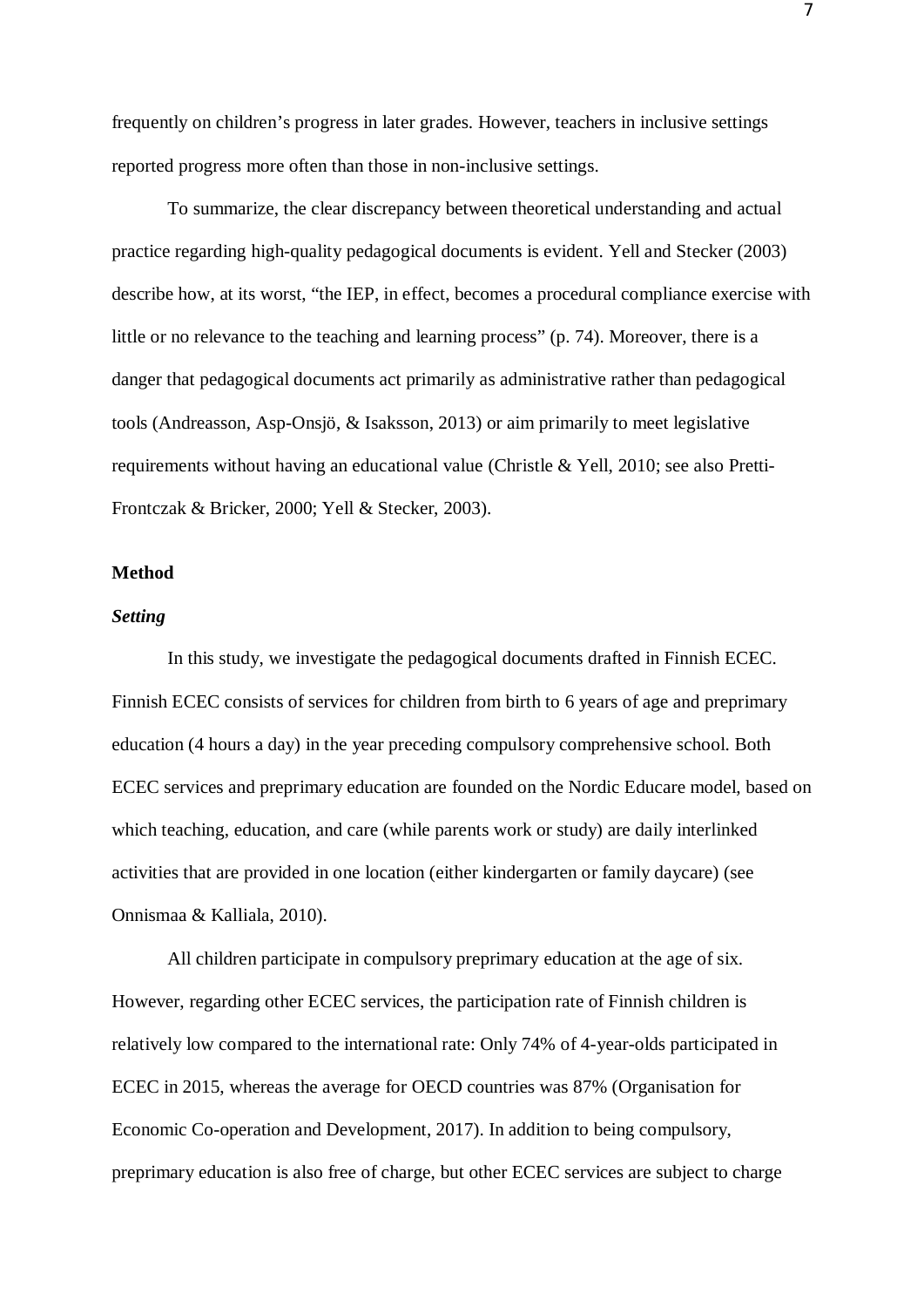(maximum payment:  $\epsilon$ 290 per month). However, the charges are reduced gradually based on family income and whether the family has many children, and low-income families are released from payment entirely. In 2016, this reduction applied to 18% of families (National Institute for Health and Welfare, 2017).

Regarding the arrangements for educational support in Finnish ECEC and preprimary education, a shift toward the application of response to intervention (RTI) ideas (see Buysse & Peisner-Feinberg, 2013) and the three-tiered pyramid model (see Fox, Carta, Strain, Dunlap, & Hemmeter, 2010) has occurred in recent years. Since 2010, the RTI model has been applied in Finnish primary and preprimary education as an administrative framework for providing support (regarding the Finnish RTI, see Björn, Aro, Koponen, Fuchs, & Fuchs, 2016). In this model, three tiers of educational support—general (tier 1), intensified (tier 2), and special (tier 3)—are presented. The Finnish system emphasizes open-to-all educational support, which is a prerequisite-free provision that is granted instantly once children's needs are identified (Finnish National Board of Education, 2016; Finnish National Board of Education, 2018). Therefore, from the first tier, instant pedagogical and instructional rearrangements are available in children's own ECEC classes in keeping with the ideas of the earliest possible intervention and preventive support.

However, due to the differing legislative bases, in the Finnish ECEC, the role of RTI and the tiered model is unestablished. Preprimary education is regulated by the Finland Basic Education Act (628/1998) and the core curriculum for preprimary education (Finnish National Board of Education, 2016), which indicate the use of Finnish RTI explicitly. However, other ECEC is regulated by the Early Childhood Education Act (540/2018) and the core curriculum for early childhood education (Finnish National Board of Education, 2018), which fails to define the exact ways in which educational support should be provided. Therefore, regarding the application of RTI, the Finnish educational system currently reflects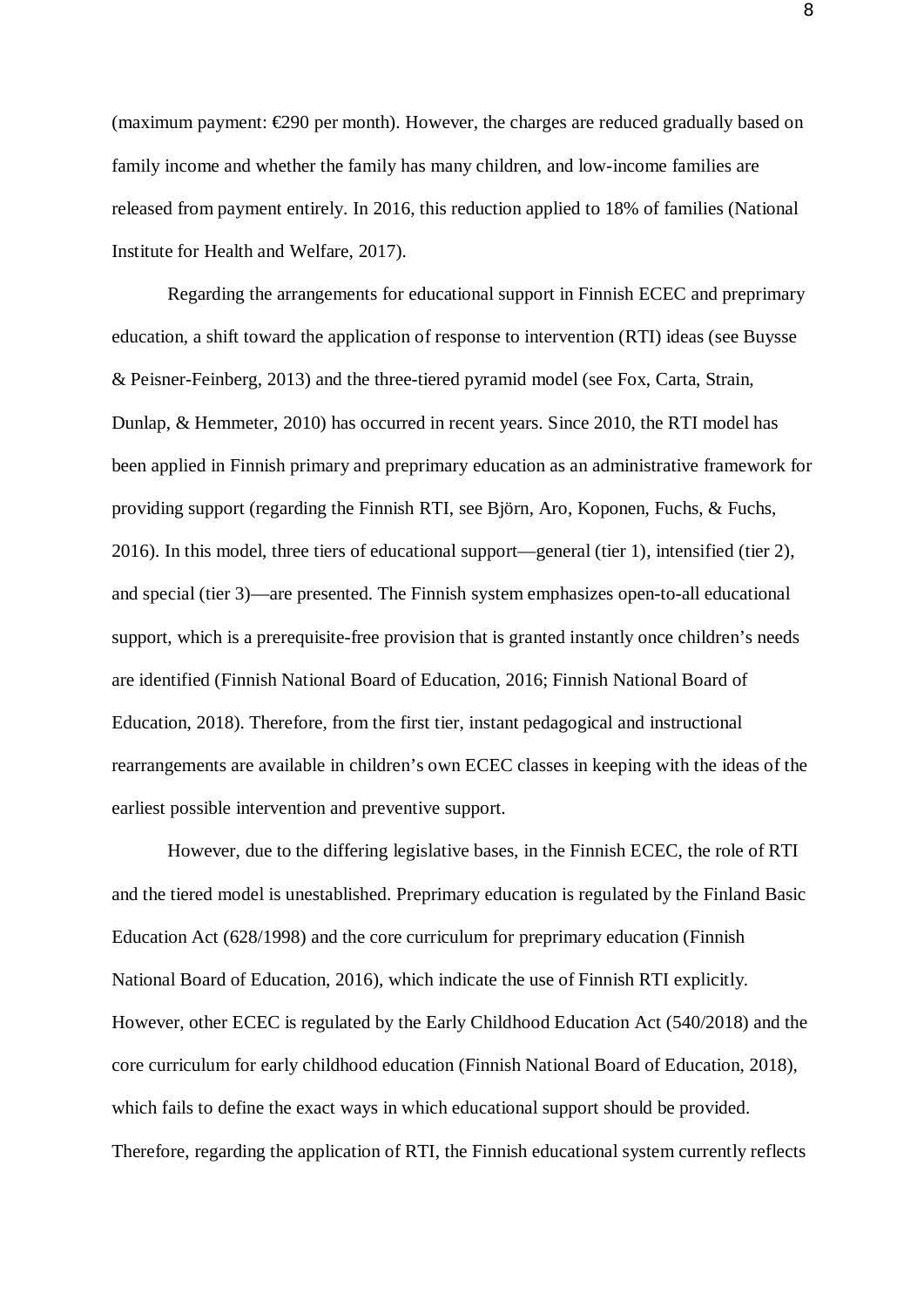the international situation: It is said to be more established in primary and secondary school than in early childhood settings (The Division for Early Childhood of the Council for Exceptional Children (DEC), National Association for the Education of Young Children (NAEYC), & National Head Start Association (NHSA), 2014).

In addition to the national legislation and regulations governing ECEC and preprimary education, municipalities in Finland are obligated to localize the national curricula at the municipal level by designing local curricula, which are normative within particular municipalities. In these local policy documents, the multiple municipal directions can be set (e.g., whether to also apply the RTI framework to ECEC), and the national regulations are elaborated in detail (e.g., specific forms of pedagogical documents are provided). Finnish ECEC services including preprimary education are increasingly arranged in an inclusive manner. For example, in 2016, only 8% of Finnish municipalities reported that they had segregated ECEC classes for children with SEN (National Institute for Health and Welfare, 2017).

In Finnish ECEC, the drafting of pedagogical documents has a long tradition, and the practices are governed by laws, curricula, and municipal regulations. As contrary to international practice, in Finnish ECEC, every child, irrespective of SEN, has an individualized pedagogical document. The aim of these documents has traditionally been to take into account children's individual strengths, interests, and opinions in planning highquality general ECEC. An individualized pedagogical document called *an ECEC plan* is drafted for children under 6 years of age. This practice has been outlined in the ECEC steering policy document since 2004 and has been mandatory by law since the 2015 legislative reform. In preprimary education, the law obligates the drafting of *a preprimary plan* for children with SEN, although it is enabled for all children. In practice, all children in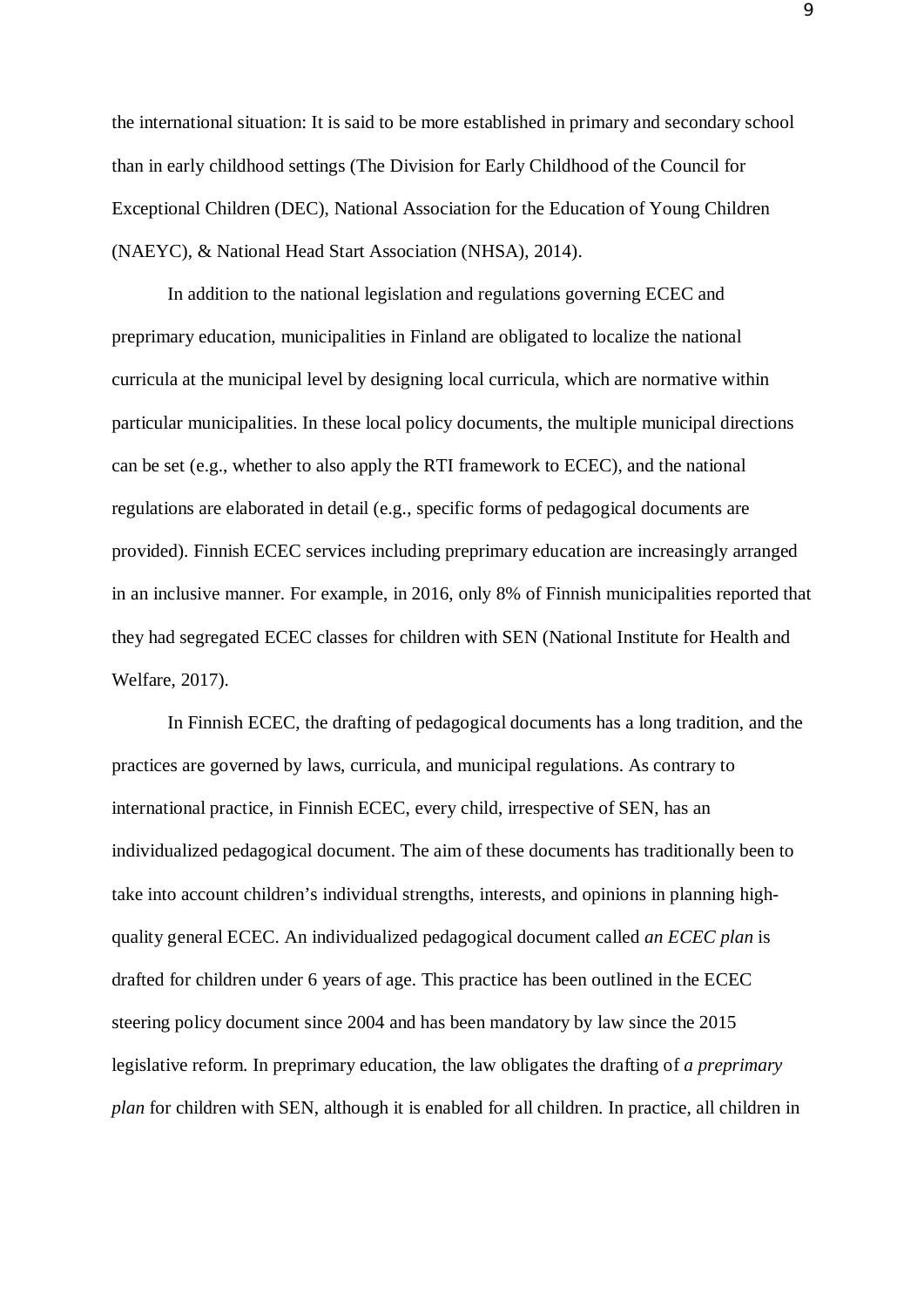preprimary education typically have individualized preprimary plans, as municipalities have made it a mandatory component of the local curricula.

ECEC and preprimary plans typically include the planning of educational support at the general level. However, when intensified or special support is provided, additional pedagogical documentation is conducted. According to the laws and curricula, in tiers 2 and 3, children's preprimary plans need to be either (a) completed with additional supportcentered contents or separate attachments (plans for intensified support) when children receive intensified support or (b) replaced entirely by support-focused pedagogical documents, when children receive special support (Finnish National Board of Education, 2016).

In other ECEC services, the practices of documenting the educational support of children with SEN vary. In some municipalities, the RTI model with three tiers is implemented, and then the abovementioned practices of preprimary education are typically followed. However, the practices can also be followed partially, for example, using an individual ECEC document to plan support for all children, even though the RTI model and three tiers are used as the administrative framework. In the municipalities in which the RTI model with tiers is not implemented in ECEC, the individual ECEC plan is typically used universally.

ECEC teachers are generally the ones who draft the documents. In preprimary education, the ECEC teachers with preprimary education qualifications draft the pedagogical documents used in their preprimary classes. Furthermore, in other ECEC services, when children have SEN, early childhood special education teachers typically participate in at least the planning of children's support and the drafting of documents. Additionally, family daycare nurses, in cooperation with ECEC teachers or early childhood special education teachers, draft pedagogical documents for children in family daycare.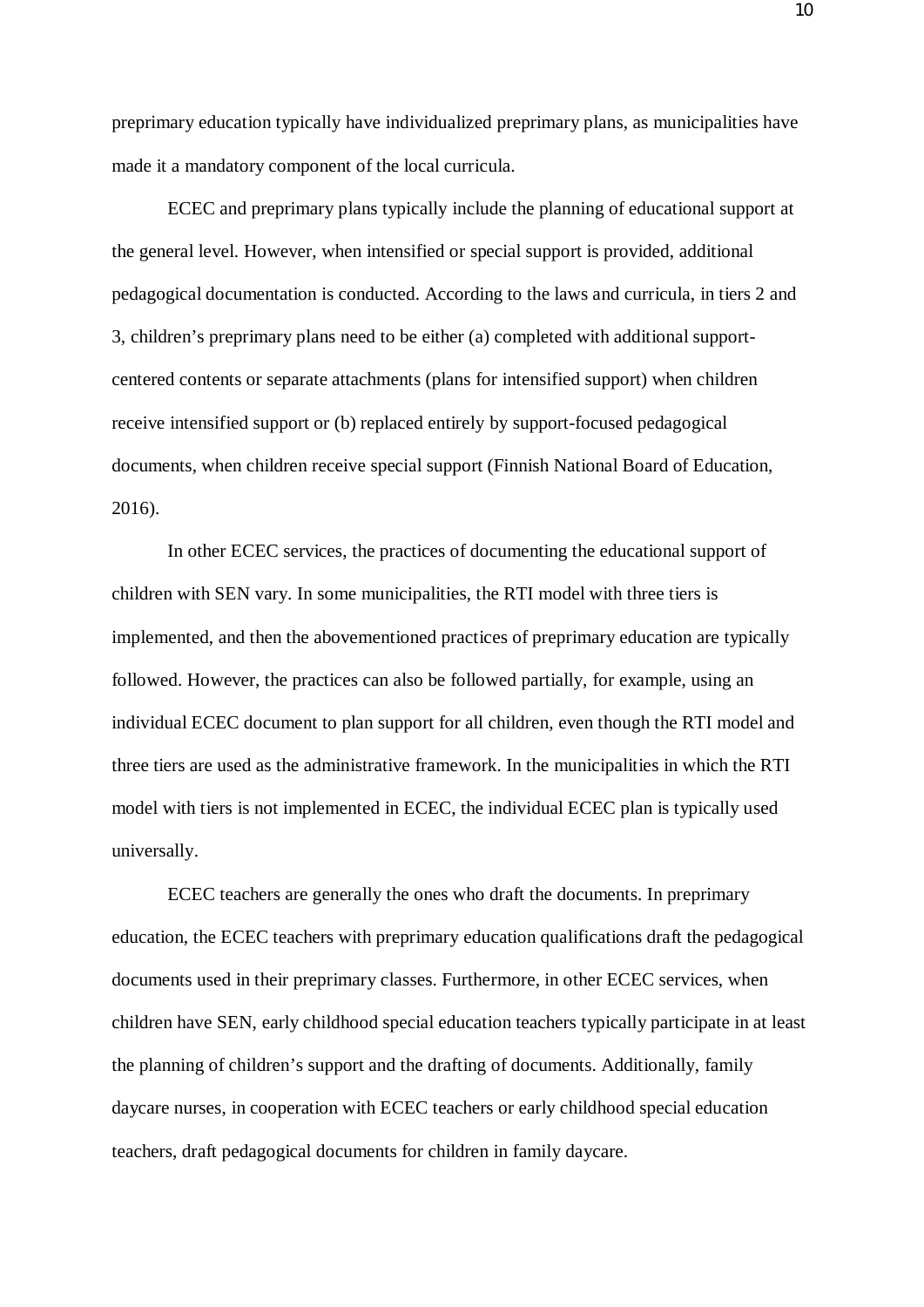There seems to have been a rapid turnover of writers of children's pedagogical documents over the years. In Finnish ECEC and preprimary education, children typically experience multiple transitions and other structural changes in their ECEC classes during their years in early childhood education services. Because of the predominant practice of arranging ECEC based on age groups, children in kindergarten can, for example, move into new groups at the beginning of new terms as they grow older. Moreover, staff can also change classes. In both cases, the educators who write the children's pedagogical documents may also change. According to the data collected for this research, the same educator had not usually written more than two sequential documents for the child. Therefore, each child's pedagogical documents had typically been written by at least two educators.

#### *Sample*

The research data were collected from 23 Finnish preprimary education classes during the 2015–2016 school year. According to Gobo (2011), social research typically focuses on "the social significance of the sample instead of a statistical logic" (p. 2). Therefore, as Finnish municipalities have a great deal of independence in localizing regulations related to pedagogical writing (e.g., making drafts of certain documents mandatory and providing forms of pedagogical documents), purposive sampling was used to achieve the maximum variation (Patton, 2015), considering the municipalities and the preprimary education classes within them. The selection criteria for municipalities included varying pedagogical practices in arranging educational support for children, geographical locations, and sizes. Consequently, five Finnish municipalities participated.

The ECEC administrators in the municipalities selected the participating preprimary classes. The researcher instructed the administrators to seek participating classes from different parts of the cities and municipalities to achieve the most diverse data possible. They were also instructed to take into account the geographical locations of the classes and the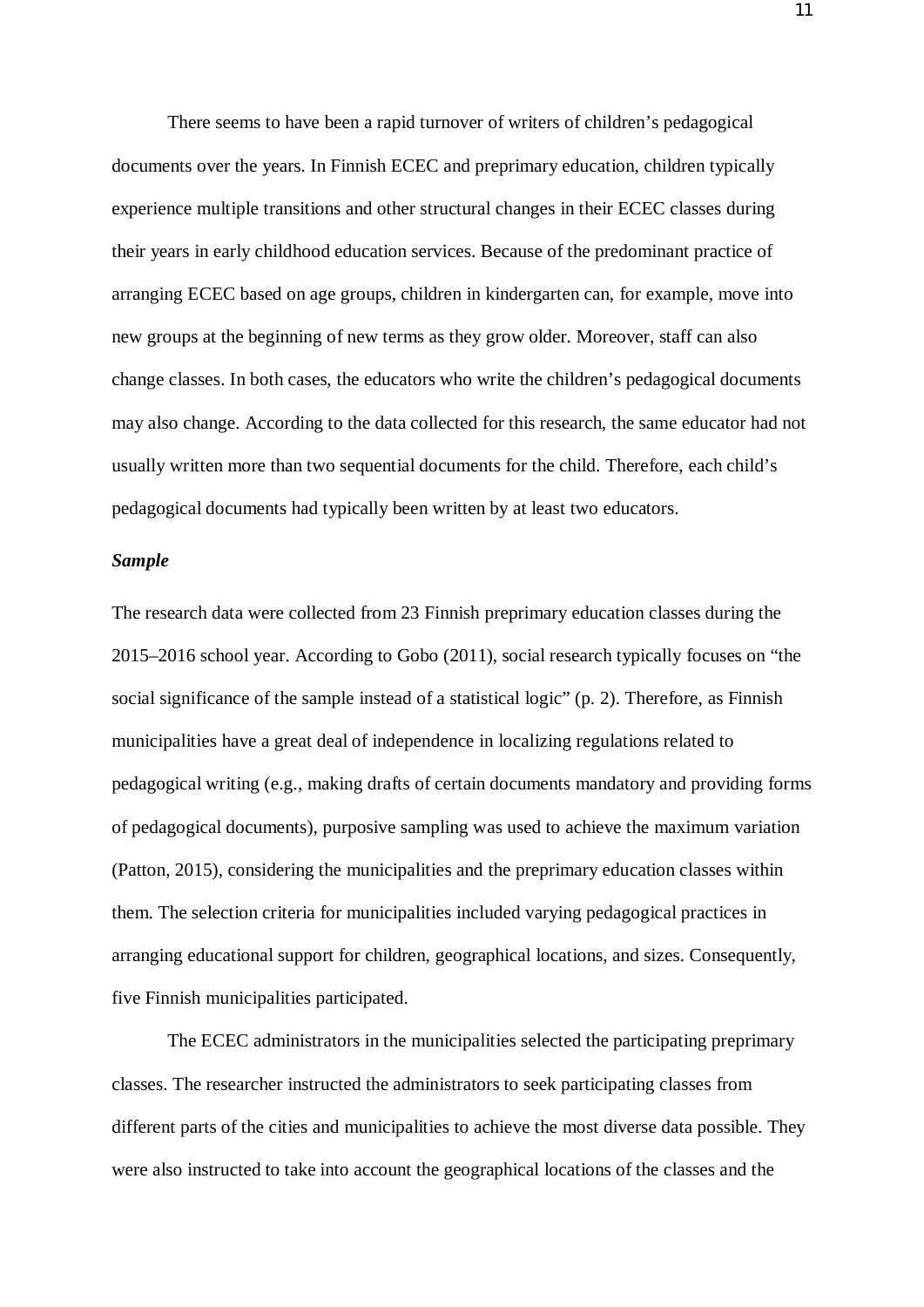potential variations in the children's socioeconomic backgrounds. Additionally, administrators were asked to invite classes that, to their knowledge, varied in regard to their pedagogical practices. As a result, 23 preprimary education classes participated with a variance of one to ten classes per municipality.

For preprimary education classes, we applied two kinds of sampling techniques. In ten of the participating classes, all the children were considered participants, irrespective of their SEN. However, because the specific purpose of the study was focused on the documentation of support measures, in 13 classes, we asked only the children who had identified SEN (either intensified or special support, tiers 2 and 3) to participate. Patton (2015) describes this kind of selection as *group characteristics sampling*, which is aimed at a "select specific informationrich group" (p. 267). Consequently, we collected the pedagogical documents of 108 Finnish children receiving either special (tier 3, *n =* 8), intensified (tier 2, *n =* 21), or general support (tier 1,  $n = 79$ ). In this sample, the number of children receiving either intensified or special support is purposefully overrepresented, approximately 27% of children in total. In Finnish ECEC, only 7% of children received either intensified or special support in 2016 (National Institute for Health and Welfare, 2017).

We followed the ethical guidelines for data collection (Christians, 2011), which include protecting the anonymity of the children and municipalities throughout the course of the study. We requested written research permission from the municipal authorities and written informed consent from the children's guardians. We also informed these guardians and the teachers of the preprimary classes about their right to withdraw from the study at any time. In 10 of the 23 classes that participated, we requested research permission from all the guardians, irrespective of the children's identified SEN. In the other 13 classes, we requested permission solely from the guardians of the children with SEN (intensified or special support) to enable the collection of sufficient data about these children.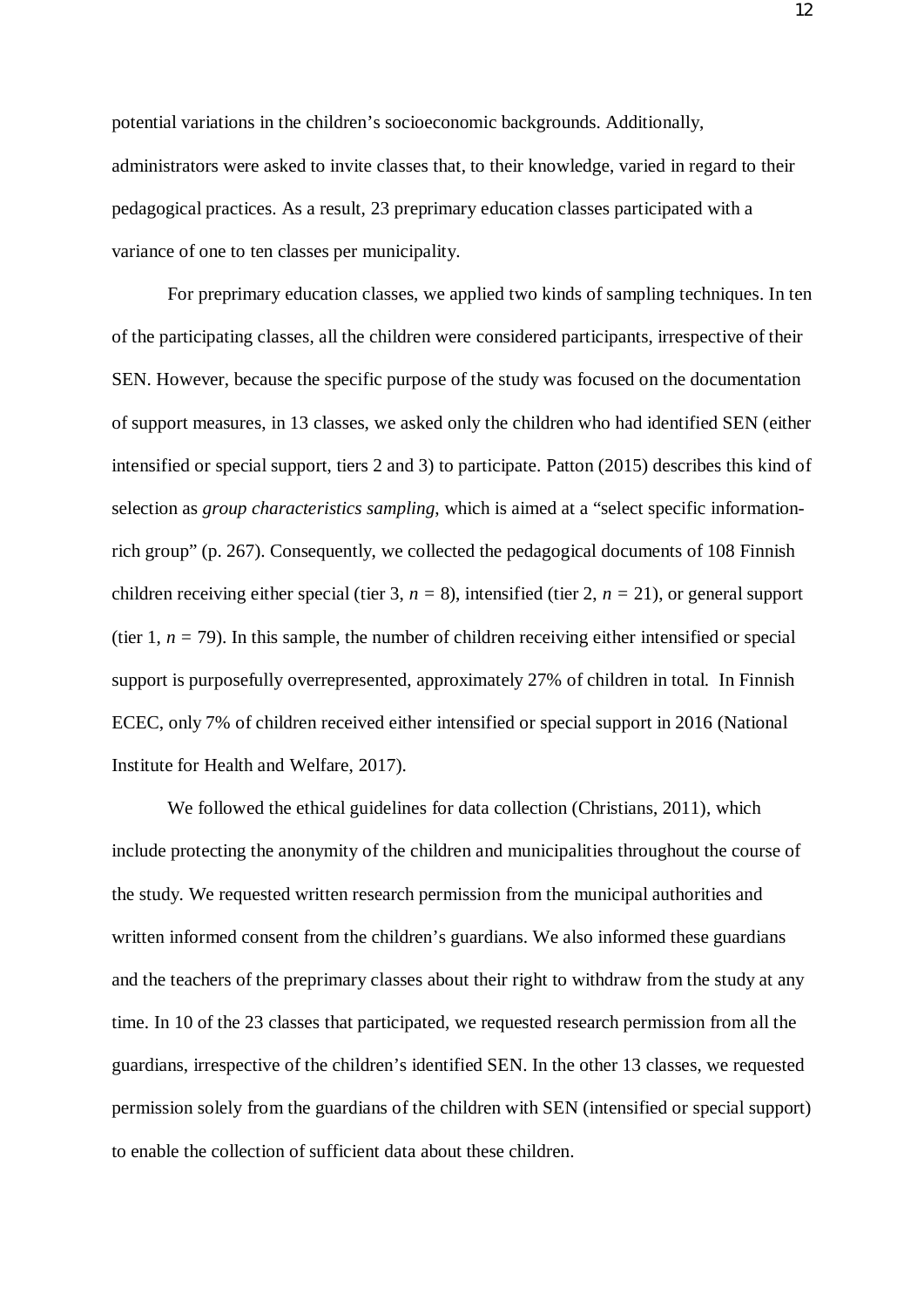According to the curricula for ECEC (Finnish National Board of Education, 2018) and preprimary education (Finnish National Board of Education, 2016), pedagogical documents should be revisited, at the very least, once a year or whenever children's needs require it. In practice, documents are typically drafted at the beginning of fall and assessed at the end of spring. However, the pedagogical documents of children with SEN are typically revisited more often than those of children without SEN. In the research data, the frequency with which the pedagogical documents were revisited varied substantially, as some children's documents were revisited up to five times a year, while others were revisited only once.

#### *Instrumentation and Data Collection*

The purpose of this study was to investigate the patterns of writing about support measures for children with SEN. Research data were selected from the broader data set  $(n = 108)$ according to the following criterion: The child had at least two years of documented history in ECEC, i.e., there were two pedagogical documents drafted in ECEC and preprimary education (typically, an individual preprimary education plan and ECEC plan, or substitute documents). This criterion was applied to obtain longitudinal data.

A second purpose was to investigate the descriptions of the support measures for children receiving either general, intensified, or special support. An additional criterion was applied to the data set with at least two years of documented history in ECEC: The child had learning, behavioral, or developmental challenges, which were described in the document drafted during the preprimary year. To be identified as long-lasting, such challenges needed to have been mentioned in at least one pedagogical document prior to the start of preprimary education. Challenges varied from more severe, wide-ranging developmental difficulties, such as an intellectual disability or particular language impairment, to more specific and milder challenges, such as holding a pencil properly or resting peacefully during naptime. An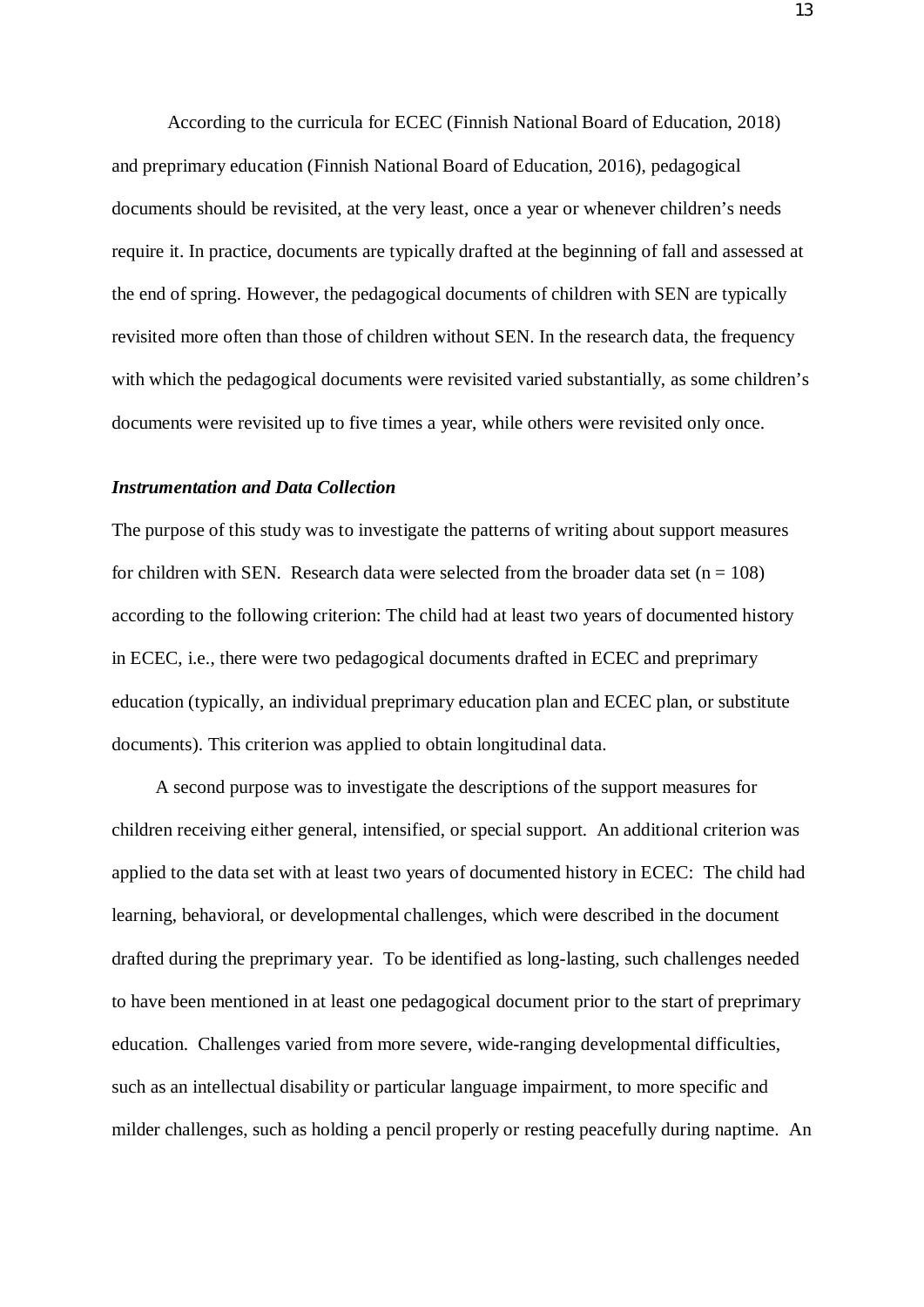officially diagnosed condition was not required, as this is not a prerequisite for receiving educational support in Finland.

The final sample consisted of 64 children's pedagogical documents ( $n = 257$ ). Approximately 72% (*n =* 46) received general support (tier 1), approximately 22% (*n =* 14) received intensified support (tier 2), and approximately 6% (*n =* 8) received special support (tier 3) during their preprimary year. The number of documents studied per child varied from 3 to 10, with the average number per child being 4 (mean 4.02). The data are presented in Table 1.

After identifying all cases of challenges in each document, we identified the recordings of support measures, pedagogical practices, and their related assessments. Each child's individual challenge formed a separate case, such that the challenge was the basic unit of analysis. Challenges were analyzed in sequential documents. For example, if a child was described as having challenges with (a) vocabulary, (b) proper pencil holding, and (c) selfregulation in the preprimary year, the descriptions of support measures, objectives, and evaluations regarding each of these challenges was studied as one case. The descriptions of measures, assessments, and evaluations written in any parts of the documents by ECEC professionals were included. The writings of parents, children, or individuals other than ECEC professionals were not included in the investigation.

We found 164 separate cases of continual challenges in the children's documents. The number of challenges per child varied from one to eight and averaged three. The most typical challenges related to socioemotional (39% of the cases) and motoric (20%) issues, followed by challenges of attention and concentration (16%) and language (15%). Other challenges related to self-help skills such as eating or toileting (6%), sensory impairments (2%), cognitive functioning (2%), and mathematical readiness (2%).

#### *Data Analysis*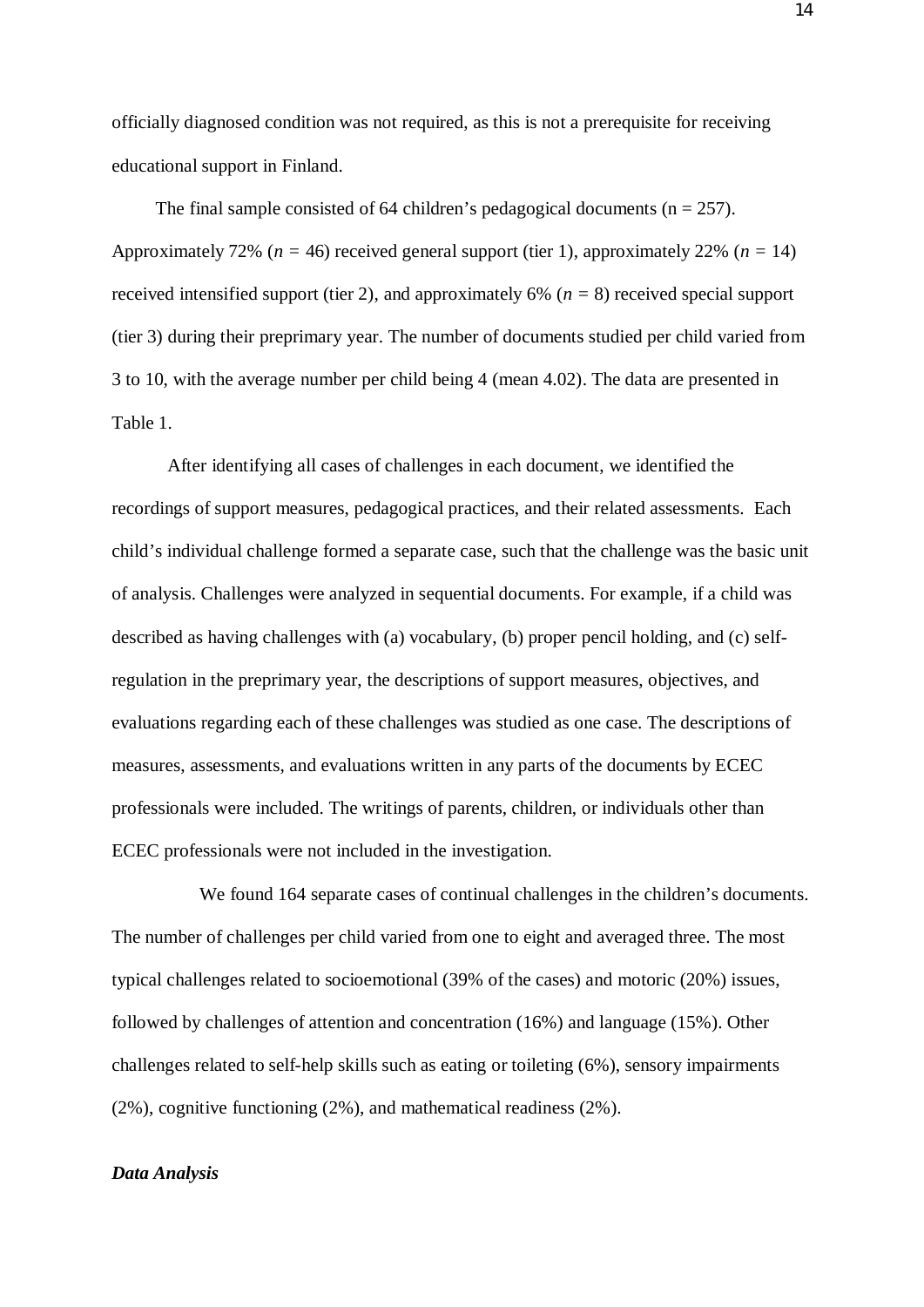The documents can be investigated using various methodologies and approaches (Bowen, 2009). In this study, we based our analysis of the differing patterns of writing about children's support measures on the key ideas of discursive psychology (Potter & Wetherell, 1987) and text linguistics (Halliday, 2013). In discursive psychology, reality is understood as being socially constructed through language (Potter & Wetherell, 1987). As Halliday reiterates, "language is patterned activity," especially regarding the meanings it creates (2013, p. 56). The intensive case analysis of the sequential recordings of each child's challenge revealed three distinct features of the writing: (a) whether there were any descriptions of support in a child's sequential documents, (b) whether the support measures were changed from one recording to the other, and (c) whether the recordings presented a coherent picture of support planning over the years.

To investigate the differences in greater depth at both the content-related and linguistic levels, we applied two concepts of text linguistics to the analysis (Halliday, 2013). First, we investigated the coherence of the written information in the recordings. Coherence is a vital element of communicative text (De Beaugrande & Dressler, 1981), and it can be constructed using linguistic features, such as referencing and linking words (e.g., *thus*, *since*, and *in order to*). For example, we investigated how specifically the measures were justified in the recordings and whether they were revisited later. Additionally, we focused on the relationships between sequential recordings with respect to content (e.g., including the same kind of support practices) and the abovementioned linguistic features that created coherence. Second, we continued the analysis by investigating the level of linguistic precision of the descriptions (i.e., the vagueness or elaborateness of the descriptions and resulting specificity of the information they offered).

Based on the observed features, the first author followed the ideas of the constant comparison method (Dye, Schatz, Rosenberg, & Coleman, 2000), creating the initial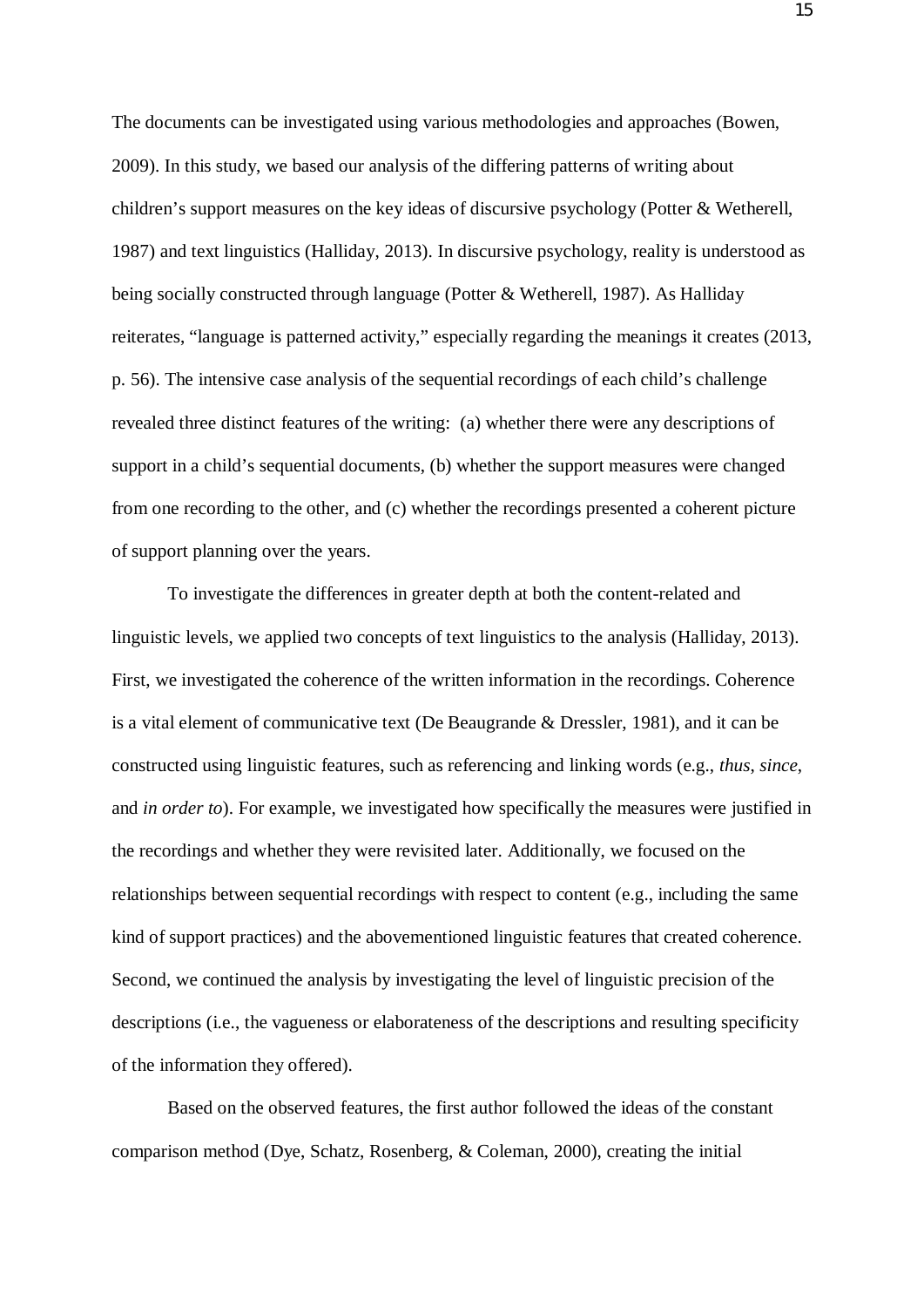categorization based on the preliminary observations of the data. All three authors discussed, negotiated, and revisited the initial categories before deciding on the final categorization (see Goetz & LeCompte, 1981). The final categorization, including four patterns of developing support measures, was constructed by comparing the initial categories with various data extracts and other potential categories (Goetz & LeCompte, 1981). After arriving at a common view regarding the final categories, we continued the analysis by categorizing all 164 identified cases of challenges. The first and last authors both analyzed 66% of the individual cases of challenges by coding the continuity of the support measures for each case into the final pattern categories. In 94% of the cases, the authors achieved a clear consensus on the categorization of the support measures. Regarding the remaining 6% of cases, the researchers discussed the cases and concretized the criteria for the categorization in detail to decide which pattern the continuity of the support measures in question represented. For the remaining 34% of the data, the first author independently conducted the analysis and categorization, without any need to clarify the criteria for categorization.

#### **Results**

Four patterns of either disjointed or interlinked descriptions of support in sequential pedagogical documents were found: *missing, repetitious, disorganized,* and *explicit*. The key characteristics of the patterns, as well as the proportions of the cases they cover, are presented in Table 2. Next, each pattern is illustrated with a single chronological example from the data, demonstrating the key characteristics of a particular pattern relating to both research questions. In the examples, the children's names are replaced with pseudonyms to ensure confidentiality.

## *Pattern 1: Missing Descriptions of Support*

*Missing* descriptions of support refers to the recordings (and sometimes, complete documents) in which the descriptions of support are lacking entirely. In total, 29% of the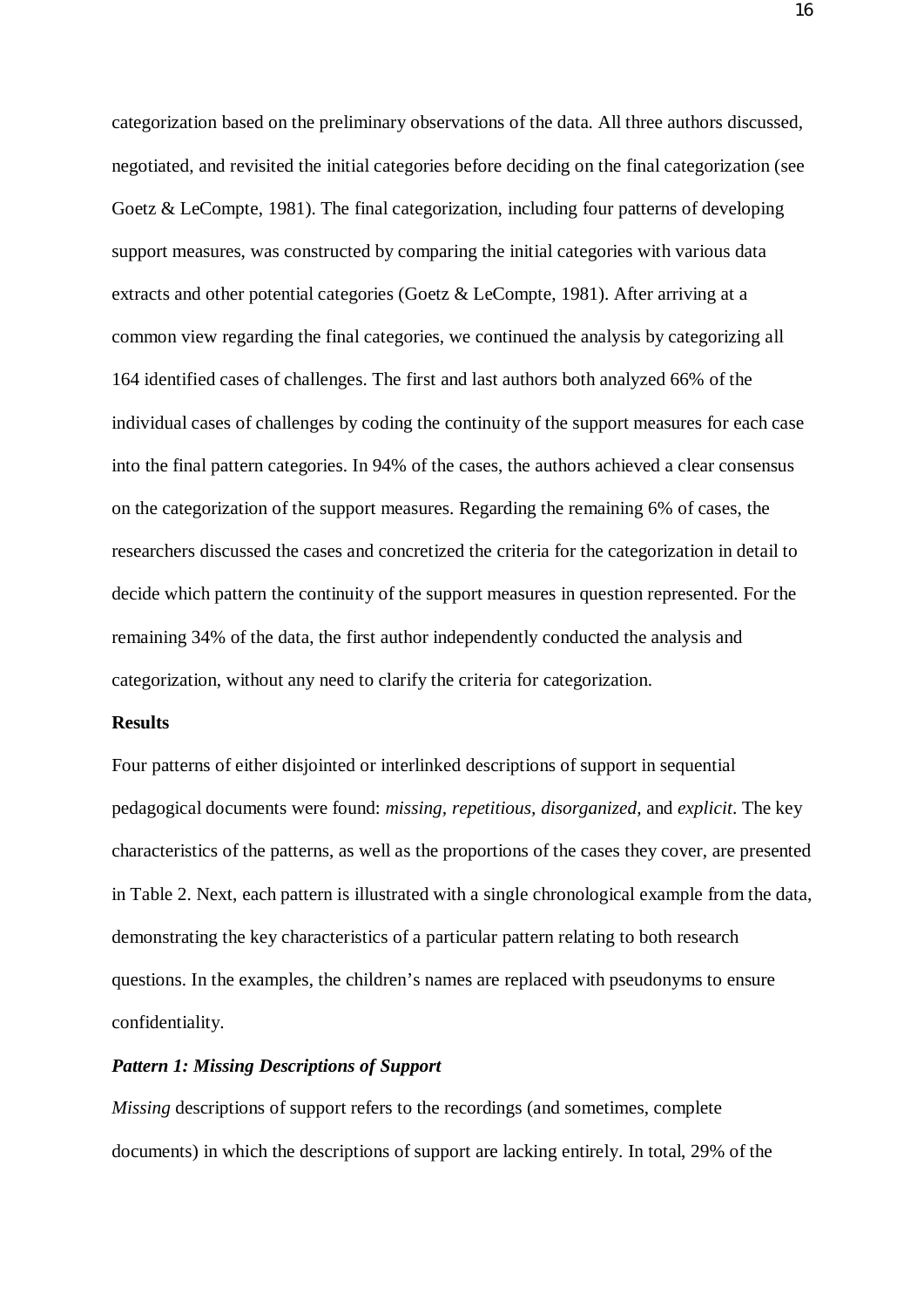studied cases were categorized as *missing* descriptions of support. In particular, the recordings that were aimed primarily at assessing a previously written plan (typically, recordings at the end of the ECEC year) lacked the descriptions and revisions of support measures, and included only the descriptions of children and their situations. Extract 1 shows this type of *missing* support in three sequential recordings of Samuel's documents.

*Extract 1: Samuel*

- 4 years 2 mon What the child is practicing: Seeking attention is strong: "look," "look"; would not be willing to wait for others to watch or for their own turn to speak Agreements: Practicing good manners. *(ECEC plan)*
- 5 years 2 mon Observations: The need for an adult's attention is great, sometimes seeks other children's attention by fooling around. What the child is practicing: showing and controlling one's emotions (anger provokes kicking, hitting, spitting), malicious pleasure (down arrow), intentional laughter, giggling in situations where it's inappropriate (down arrow). Agreements: Showing and controlling emotions. *(ECEC plan)*
- 6 years 0 mon Observations: Making contact: pushing others, blowing, "kicking" with the foot -> seeking attention. *(Preprimary plan)*

In Extract 1, in three records written during a 2-year period, Samuel is described as having various challenges regarding social skills. The records include objectives and descriptions of the situation; however, the descriptions of what adults do with and for Samuel to help him overcome the challenges are missing. Descriptions of actions (e.g., "showing and controlling of one's emotions"; "malicious pleasure") and agreements with parents (e.g., "showing and controlling emotions") describe the objectives for Samuel without describing adults' roles in promoting the achievement of objectives. It is notable that although support is mentioned in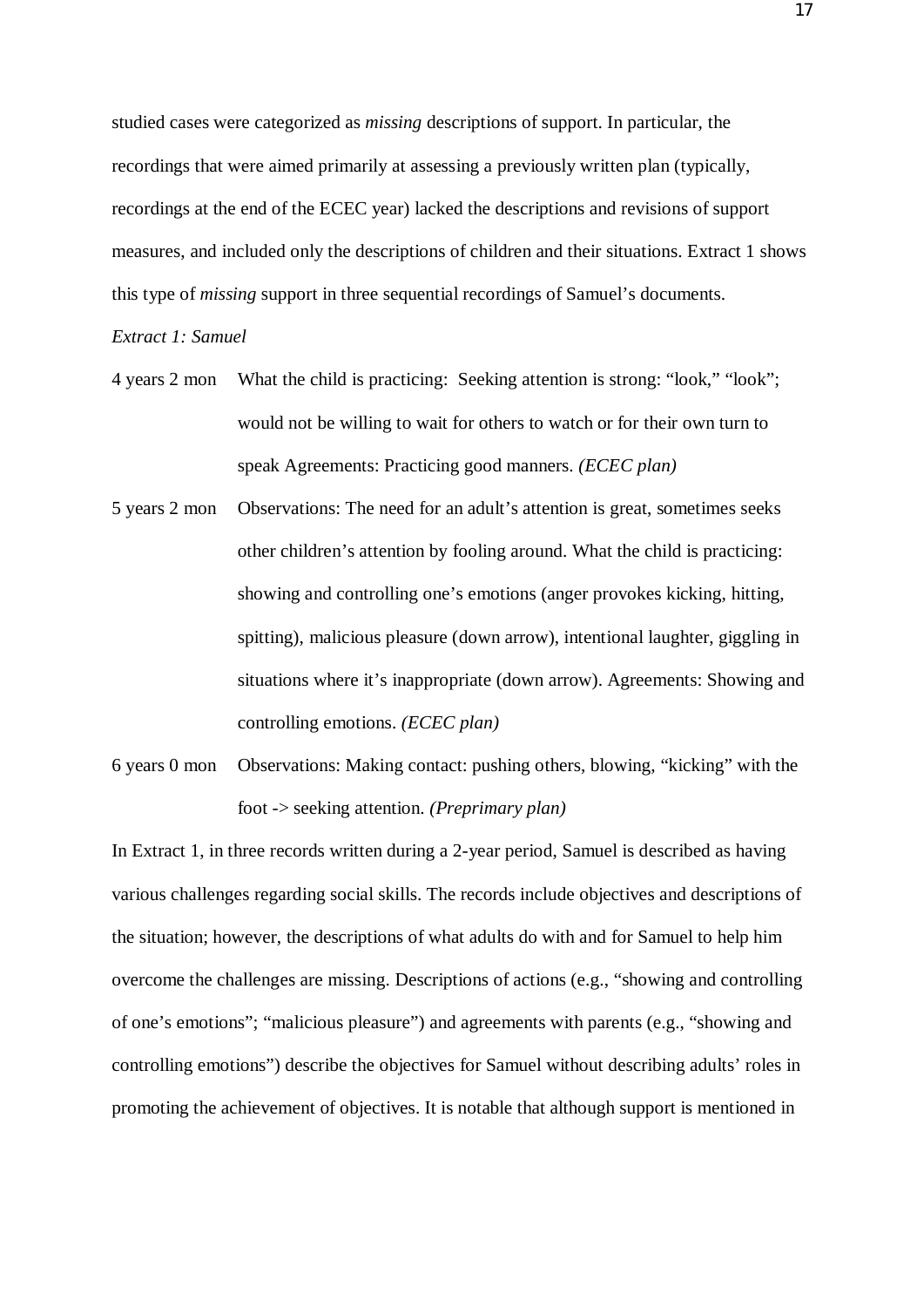the two later recordings, detailed descriptions of Samuel's individual difficulties are included every time the plan is revisited.

## *Pattern 2: Repetitious Descriptions of Methods*

*Repetitious* descriptions, as opposed to *missing* ones, do illustrate a plan for support. However, the descriptions are brief, nonspecific, and repeated almost identically from one recording to another. This type of writing was the most dominant, as 41% of the studied cases were categorized as having this pattern. The key features of the *repetitious* pattern of describing support are illustrated in Extract 2, in which Emma's seven sequential recordings from an almost 5-year period are presented. In every record, Emma is described as having challenges related to her tendency to withdraw from social situations in ECEC.

*Extract 2: Emma*

- 1 year 9 mon Observations: Shyness in new situations. Is wary of new people; however, gets used to them quickly and trusts adults. Objectives/measures: Is encouraged to play with others. Is allowed to take her time to know them. *(ECEC plan)*
- 2 years 3 mon Observations: Is still shy toward new adults, but becomes more and more lively all the time. Is also a bit shy in new situations. Objectives/measures: Is encouraged to play with others. *(ECEC plan)*

4 years 4 mon Measures: Encouragement and cheering when needed. *(ECEC plan)*

- 5 years 2mon Observations: Participates in playing with others, but sometimes drops to the background in a big group. Sensitive, but tearfulness has decreased. Cautious in new situations. Objectives/measures: Is cheered in order to encourage her to play with others. *(ECEC plan)*
- 5 years 4 mon Evaluation: Does not take a back seat anymore, even in a big group. Also plays in a group other than the one her sister is in. In conflict situations,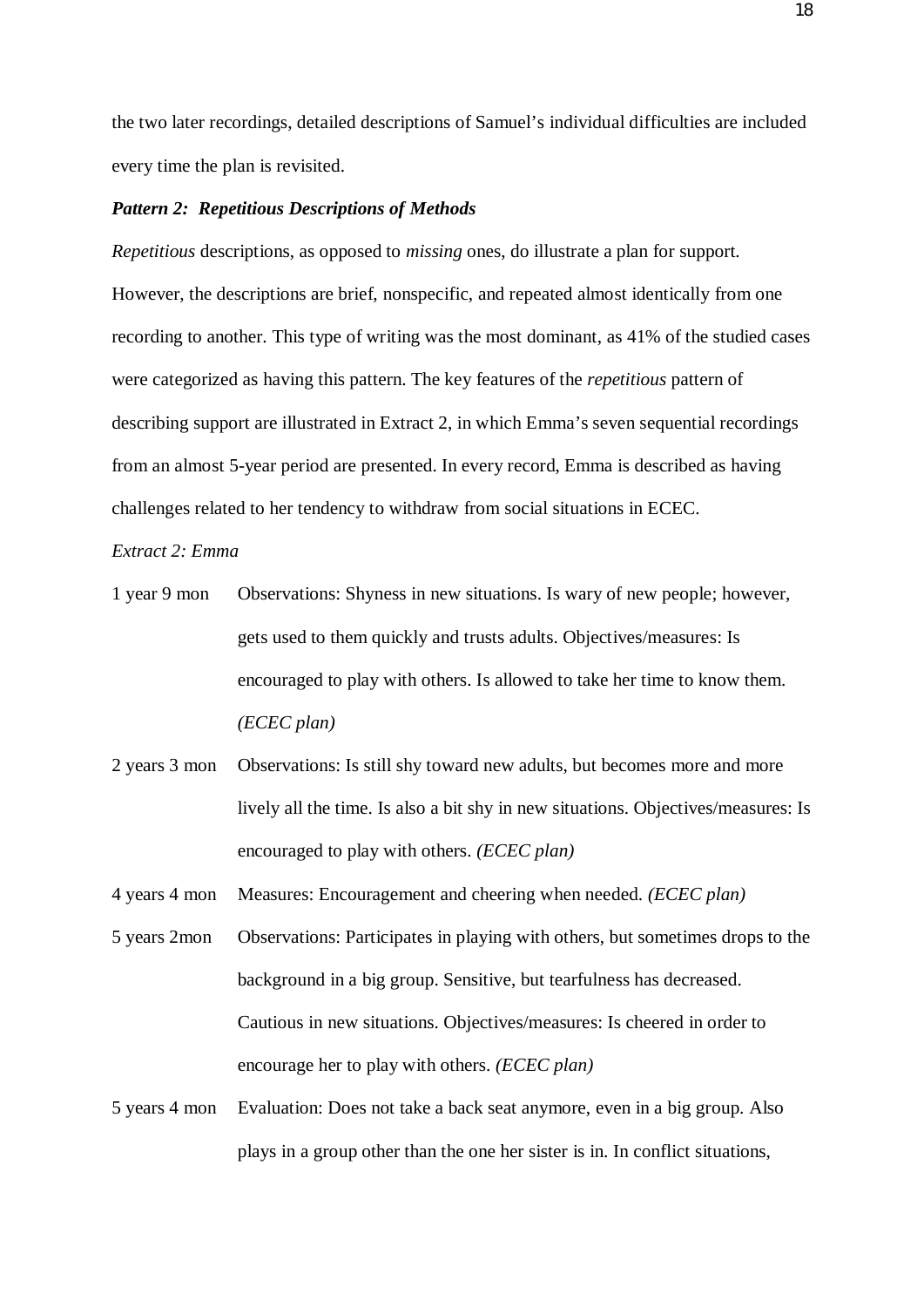comes and tells an adult about being "wronged." Cries less and less frequently. Has gained more courage, although sometimes shy in certain situations—e.g., singalong gatherings with the entire daycare center. Measures: Is encouraged to also participate in unfamiliar situations. *(ECEC plan)*

6 years 2 mon Observations: Observes. *(Preprimary plan)*

6 years 6 mon Evaluation: Everything okay. *(Preprimary plan)*

In Extract 2, similar descriptions are repeated yearly without changing the content or developing the approach remarkably (e.g., "is encouraged to play with others," "is encouraged," and "encouragement and cheering when needed"). Support is mentioned briefly using vague expressions ("is encouraged," "is allowed," and "is cheered") and a maximum of two sentences. Recordings do not specify what should actually be done with Emma or how professionals should work concretely to help her participate. Similarly, the recordings contain no explicit justification for approaching withdrawal with encouragement. In the last two recordings, the descriptions of support are missing completely. Support is also described without contextualizing it Emma's situation, such as what does encouragement means to her alone, in the group situation, or in the types of unfamiliar situations that Emma faces. Consequently, the manner of implementing the support remains unclear.

Linguistically, the connection between sequential recordings is lacking, as the evaluation of the planned support (mainly, encouragement) is not illustrated. In its entirety, the situation for Emma seems to remain quite stable. Emma is described as having withdrawn from the age of 1 year and 9 months. However, at the age of 6 years and 6 months, the situation has changed remarkably (i.e., "everything okay"). In the last recordings of Extract 2, the efficacy of the support is presented implicitly and evaluated when Emma is described as moving in the desired direction regarding her development and learning (e.g., "does not take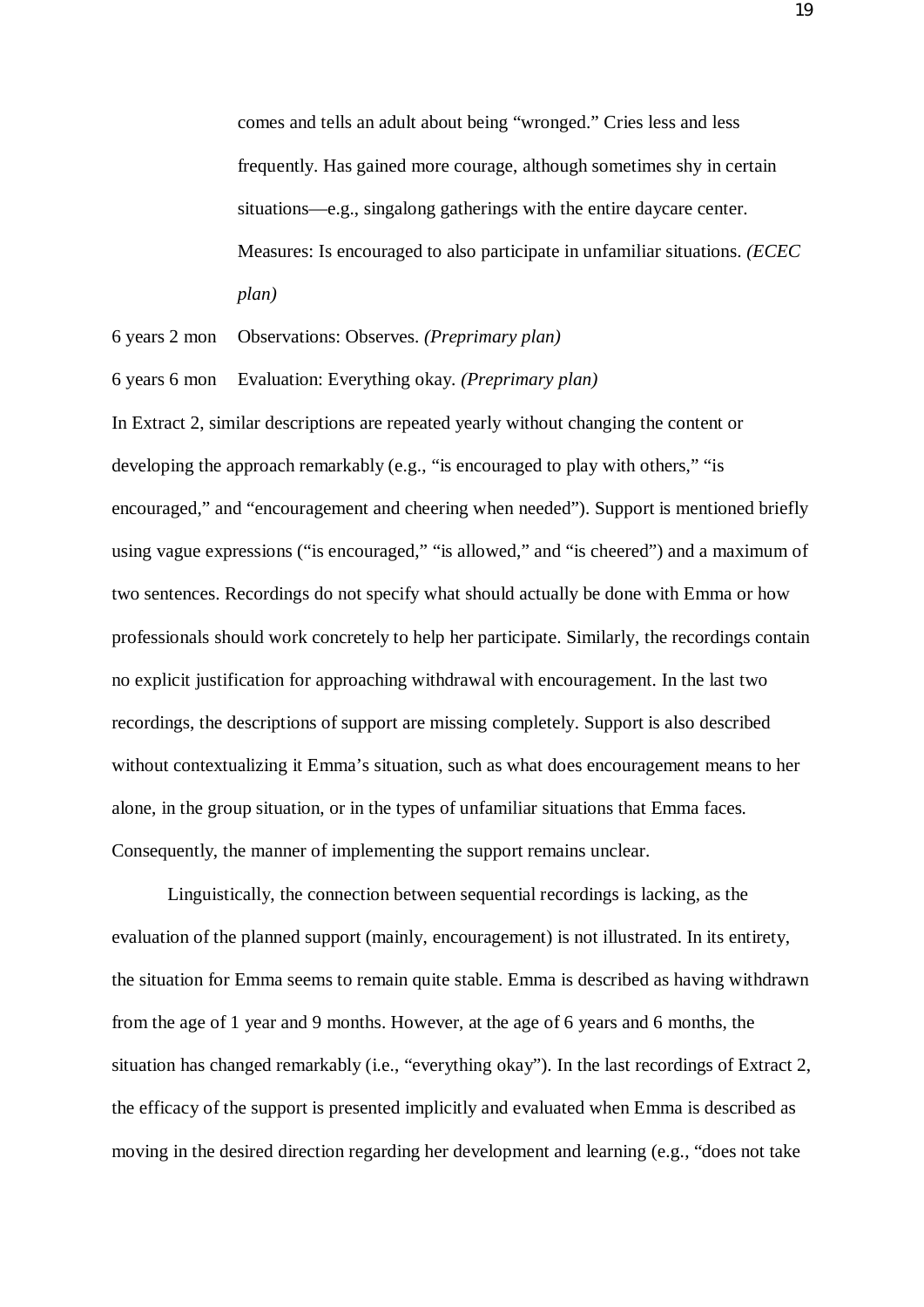a back seat anymore, even in a big group," "plays in a group other than the one her sister is in," and "has gained more courage, although sometimes shy in certain situations—e.g., singalong gatherings with the entire daycare center"). Consequently, the slightly revisited plan for helping Emma participate is introduced ("is encouraged to also participate in unfamiliar situations"), and in that plan, the word *also* implies a change: From that point onward, encouragement will be provided in new situations*.* However, the object of the evaluation is Emma and changing her. The need for encouragement becomes justified primarily by Emma's actions, not by the need to improve the support.

## *Pattern 3: Disorganized Descriptions of Support*

In a *disorganized* pattern, support is typically described in a precise and unambiguous manner. However, this is not as systematical feature as the linguistic features in the other patterns are as the supportcan also be unambiguous and general. The *disorganized* features of documenting support were found in the 17% of the cases studied. Unlike the previously presented patterns, the descriptions of support change over the years. However, the connections between sequential recordings are absent, and the logic of changing the support practices, methods, and/or agreements is missing at both the content and linguistic levels. Therefore, the *disorganized* pattern gives an incoherent view of support from the viewpoint of continuity. This appears in the following recordings of the third extract, in which Sebastian is described as having diverse challenges related to socioemotional well-being and behavior. *Extract 3: Sebastian*

2 years 9 mon Objectives: Methods for showing one's emotions are practiced—is guided to say, "Now I feel angry." Agreements: Naming of emotions is practiced e.g., teddy bear cards. *(ECEC plan)*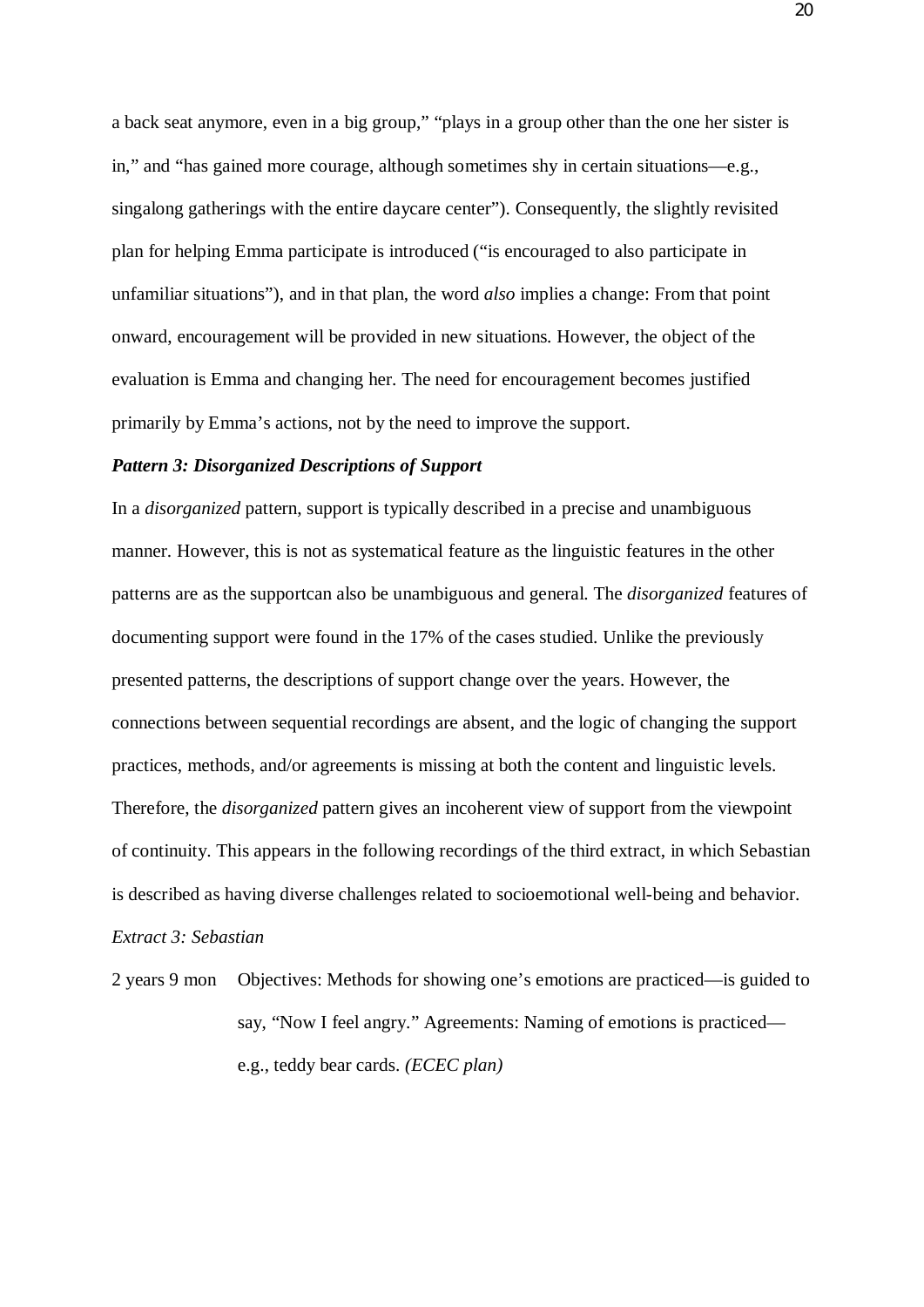- 2 years 11mon Objectives: clear boundaries, consistency. Agreements: consistency; respecting others; waiting one's turn and sharing things; equity. *(ECEC plan)*
- 4 years 0 mon Evaluation: It is important to pay attention to the environment; adult support is important for Sebastian; green and red anger cards are used to support the showing of one's emotions; setting boundaries is important -> gentle positive guidance; Sebastian is supported in regulating his own boundaries. *(ECEC plan)*
- 4 years 6 mon Observations: He might test adults, and therefore, it is good that the group has good rules, as well as clear and consistent practices. It is, therefore, important that an adult is near and gatherings are motivating to Sebastian. For him, small-group activities are particularly good because there are fewer children. *(ECEC plan)*
- 4 years 9 mon Evaluation: Sebastian is able to concentrate better in the group gatherings; every now and then, he is reminded of the thumbs-up practice when he has something to say. *(ECEC plan)*
- 5 years 9 mon Observations: Daily transitions, waiting, and supervised situations are difficult; hard to concentrate. Objectives: Help with concentration during small-group activities. Sebastian is cheered and motivated to participate. Agreements: an adult participates in playing in order to prevent the play from going wild. *(ECEC plan)*
- 6 years 0 mon Objectives: Nice memories and relationships with friends, and the ability to concentrate will improve. Methods: is trained daily by proceeding to one instruction at a time if needed; personal, quiet working space (with adult support). *(Preprimary plan)*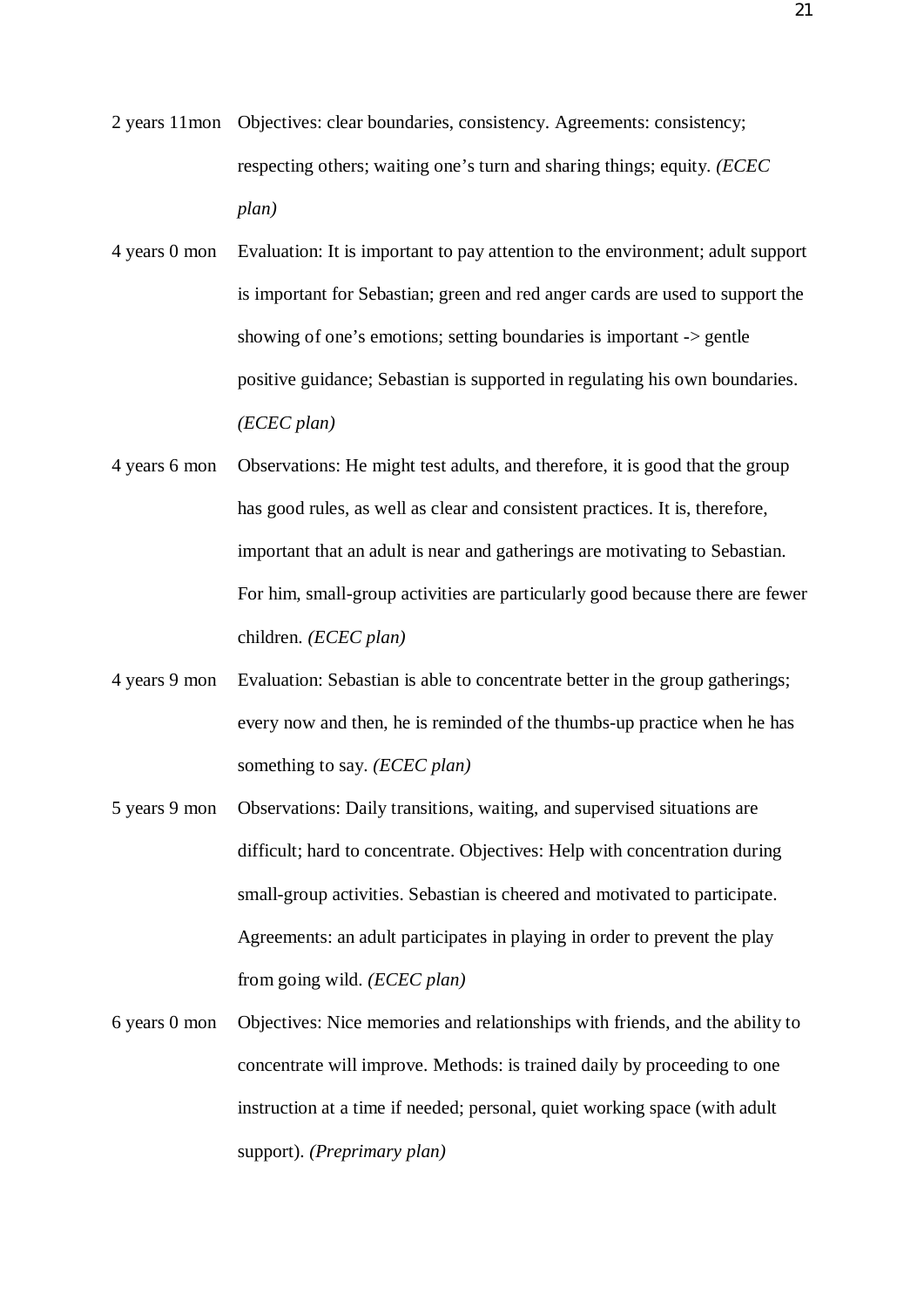- 6 years 2 mon Follow-up: Transition to lunch with a special assistant and another boy and sitting next to an adult. *(Preprimary plan)*
- 6 years 4 mon Follow-up: A lot of personal support for calming emotions and/or improving alertness. *(Preprimary plan)*

In this extract, Sebastian's recordings illustrate how the connections between various recordings are weak, both within a single recording and between recordings. The recordings bounce from one matter to the other, due to the manner of changing the support measures and describing varying agreements without explicitly assessing their efficacy or citing earlier recordings. Other cohesion is also lacking. For example, new support measures are often introduced (e.g., teddy bear cards in the first recording, red and green anger pictures in the third, and a special assistant in the eighth) but are not revisited. In fact, practices in the preceding recording are typically not mentioned again after they are introduced. Therefore, information about whether the newly introduced methods are meant to accompany or replace the previous ones is missing.

Similarly, when the assessment is written, it typically focuses on introducing new and changing methods (e.g., "green and red anger cards are used to support the showing of one's emotions" and "transition to lunch with a special assistant and another boy and sitting next to an adult"). The actual assessment of the functionality of the support measures and the justifications for new ones is typically lacking. As with the previous types of writing, the aim of the assessment is sometimes to evaluate the child as an individual in different learning environments (e.g., "Sebastian is able to concentrate better in the group gatherings"). The *disorganized* characteristics are also evident when Sebastian's challenges are described. At the age of 2 years and 9 months, Sebastian is described as having challenges related to naming emotions. Thereafter, the main challenges seem to be his lack of concentration and sometimes, his ability to identify, understand, and control emotions. The challenges and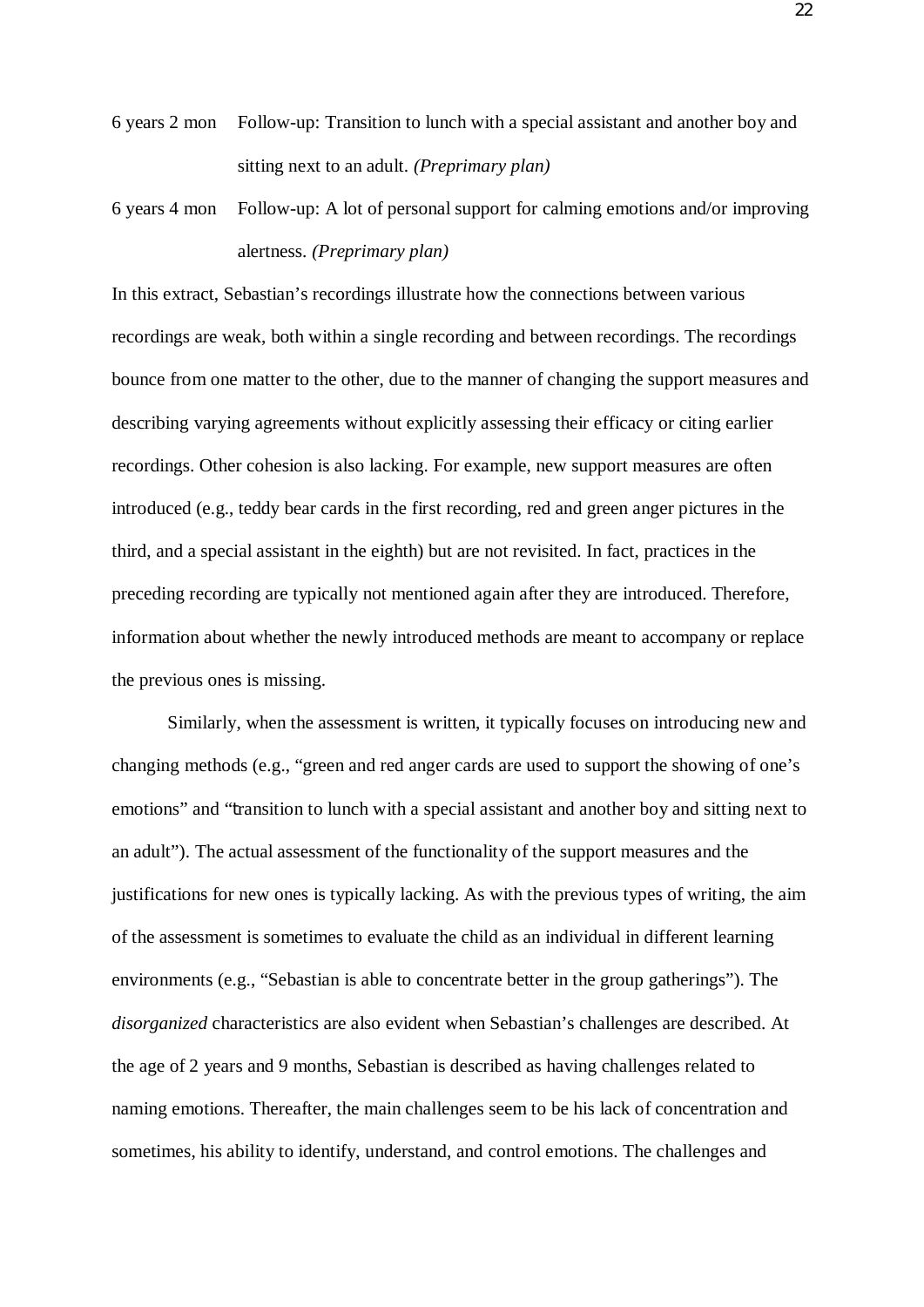objectives are, therefore, described differently in sequential recordings without defining the reasons for changing them.

Although the connections and coherence of the writing are typically missing at both the content and linguistic levels, the linkage between different kinds of information is implied at times. In Extract 3, at the age of 5 years and 9 months, the description, "adult participates in playing in order to prevent the play from going wild" implies the goal of the support: to prevent playing from becoming wild. At the age of 4 years and 6 months, the linkage between observations ("he might test adults") and practice ("and, therefore, it is good that the group has good rules, as well as clear and consistent practices") is described. Similarly, the descriptions vary according to how they contextualize where or when a certain support measure is provided. While some expressions define the place of the support (e.g., "transition to lunch with a special assistant"), others remain very general regarding the descriptions of practices (e.g., "help with concentration during small-group activities") and omit the child's individual situation and group context from the planning.

## *Pattern 4: Explicit Descriptions of Support*

In the *explicit* patterns, support is evaluated and developed systematically. The pattern is the most infrequently found category, however, as the features of *explicitness* in documenting support were identified in only 13% of the cases studied. In *explicit* patterns, the recordings refer to the preceding recordings and documents that are cited *explicitly* sometimes. Descriptions are typically detailed, contextualized, and linguistically unambiguous. They are also often precise, even though the precision varies. In the fourth extract, we evaluated and developed the support planned during a period of 2 years and 5 months for Anna, who has sensory integration challenges.

#### *Extract 4: Anna*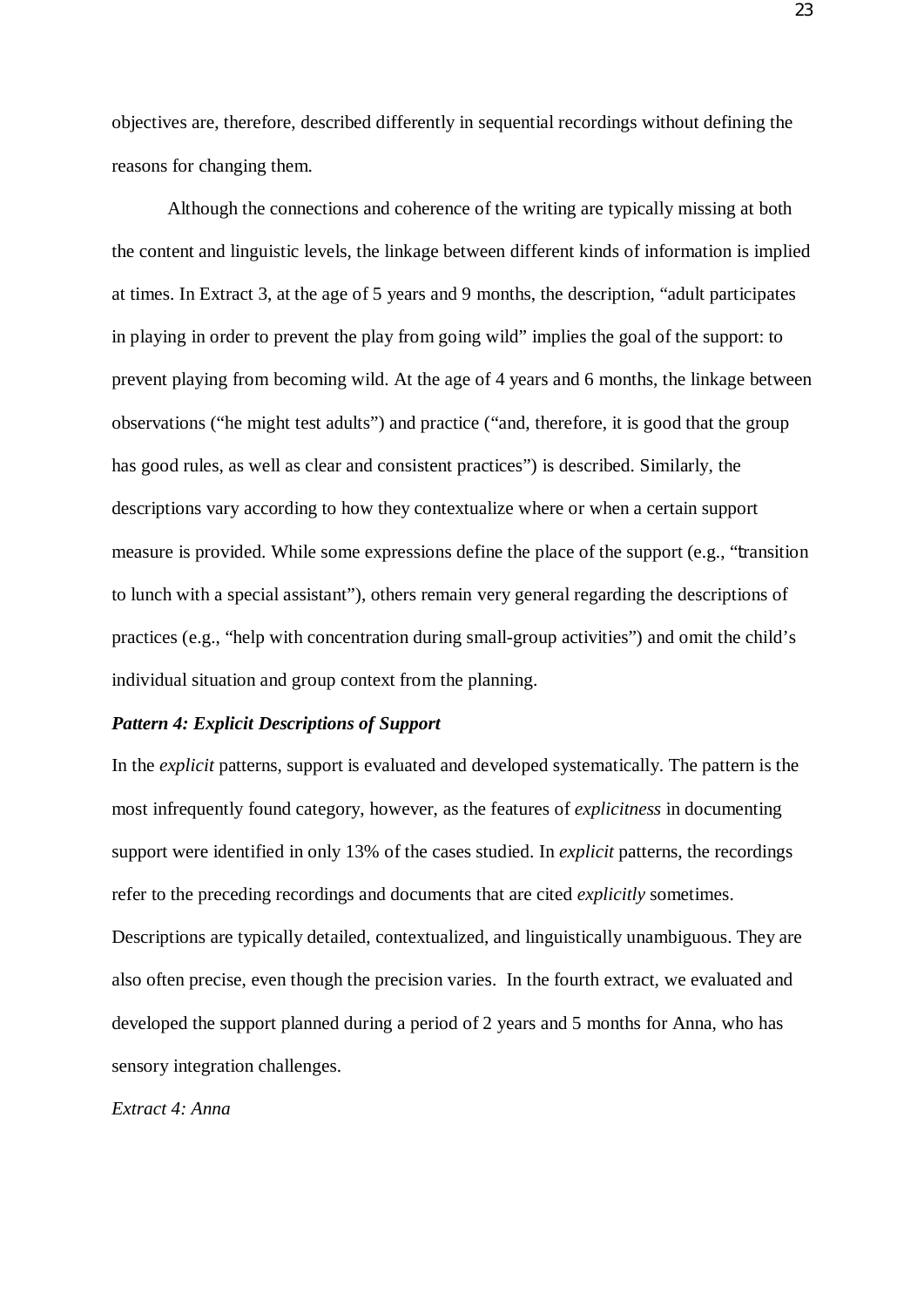- 4 years 4 mon Strengths and needs: Dresses by herself, but is attentive about clothing—that it not be tight, etc. *(ECEC plan)*
- 5 years 0 mon The main challenge: challenges in dressing situations. Support measures at home: dressing situations become calmer when Anna herself chooses clothes from two options. Methods: Anna can choose between two options, if this is possible; Anna is cheered on by others to dress by herself; she can readjust the clothes if they are tight; pictures as a help in dressing situations; anticipation of what needs to be worn; adult support and guidance in dressing situations. *(plan for intensified support)*
- 5 years 7 mon Evaluation: Anna has developed very significantly during autumn 2014. Getting dressed has become much easier, and hardly any temper tantrums have occurred. Anna also clearly tolerates unpleasant sensations better, such as clothes that feel unpleasant or doing her hair up in a ponytail. However, challenges in sensory integration still exist, but they stand out mainly in auditory sensations or when things feel unpleasant in some other way . . . Support measures have been sufficient and, for Anna, effective and practical; so, it will be of benefit to also continue using them in the future . . . We have noticed some functional practices in Anna's group that are worth continuing. Dressing situations: dressing situations need to be calm. Not too many children in the hallway . . . (continues) *(plan for intensified support)*
- 6 years 0 mon Evaluation: When considering Anna, attention still needs to be paid to sensitive sensations—e.g., when getting her clothes on; what feels good, what doesn't. Anna is a sensitive girl in other respects as well. Reassessment of the situation in autumn 2015 . . . Innings 2014/2015 has gone magnificently for Anna. Putting clothes on goes nicely. Intensified support is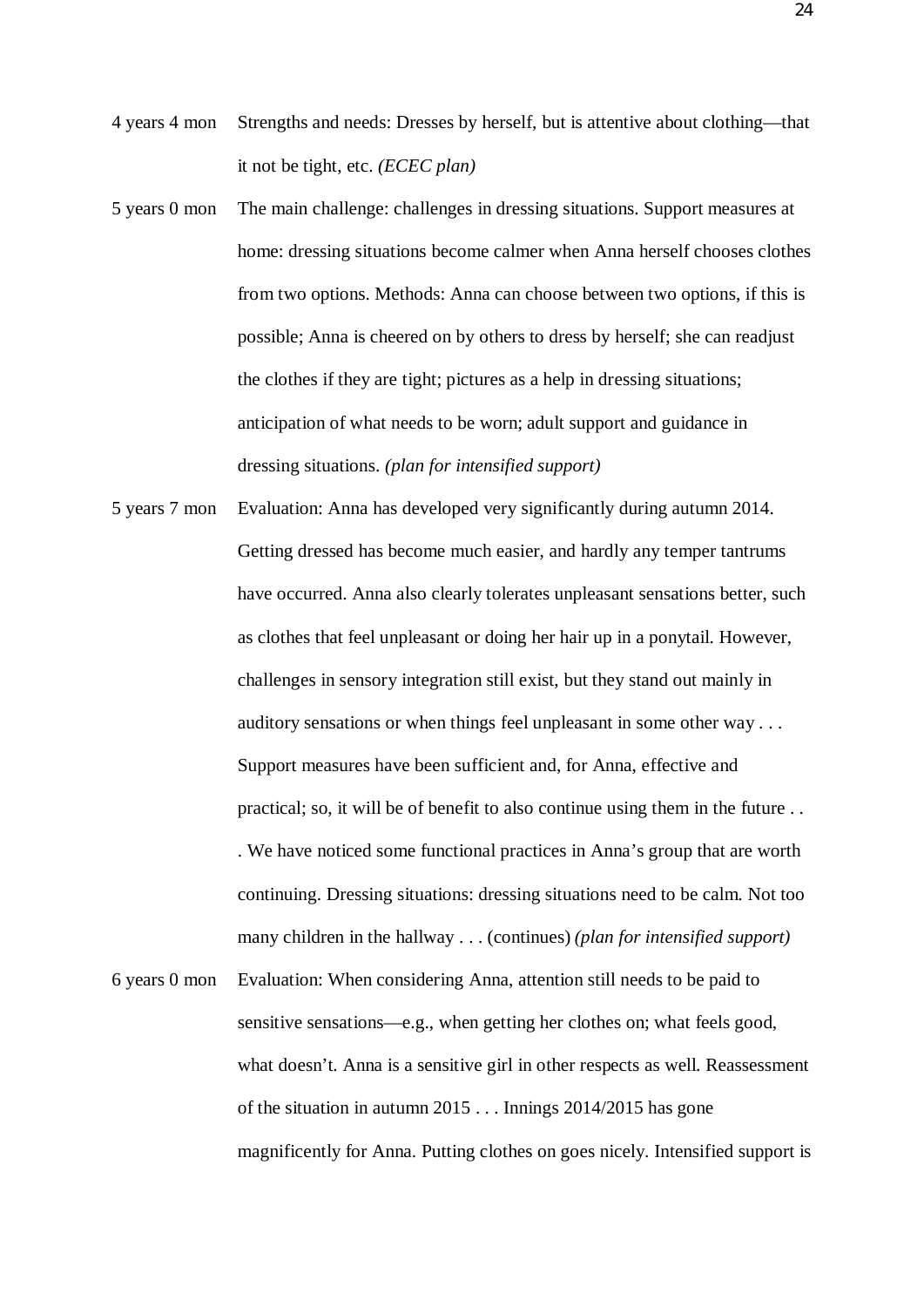continued until autumn holiday 2015, after which the need for it (if any) is assessed. The situation has also calmed down at home. *(plan for intensified support)*

- 6 years 4 mon Main challenge: sensory defensiveness. Methods: practicing emotion skills . . . choices are given, and putting on uncomfortable clothes is not forced on Anna; anticipating challenging situations is important. *(plan for intensified support)*
- 6 years 7 mon Evaluation: emotion skills have strengthened, and sensory defensiveness has not been especially visible in everyday life in familiar environments and among familiar adults and children. *(plan for intensified support)*

In this extract, support is developed systematically in sequential recordings. According to the description, at the age of 4 years and 4 months, Anna "dresses by herself, but is attentive about clothing." At the age of 5 years, the support measures are related to situations in which Anna is expected to dress herself (e.g., "Anna can choose between two options, if this is possible"; "she can readjust the clothes, if they are tight"; "pictures as help in dressing situations"; and "adult support and guidance in dressing situations"). Additionally, support is both evaluated and justified explicitly by illustrating how "support measures have been sufficient and, for Anna, effective and practical; so, it is of benefit to also continue using them in the future," and indicating that "we have noticed some functional practices in Anna's group that are worth continuing." The efficacy of the support is evaluated by referring to the changes in Anna's behavior within a certain specific period ("Anna has developed very significantly during autumn 2014"). Anna's challenges are specified in relation to the specific context within which they appear (e.g., "however, challenges in sensory integration still exist, but they stand out mainly in auditory sensations or when things feel unpleasant in some other way").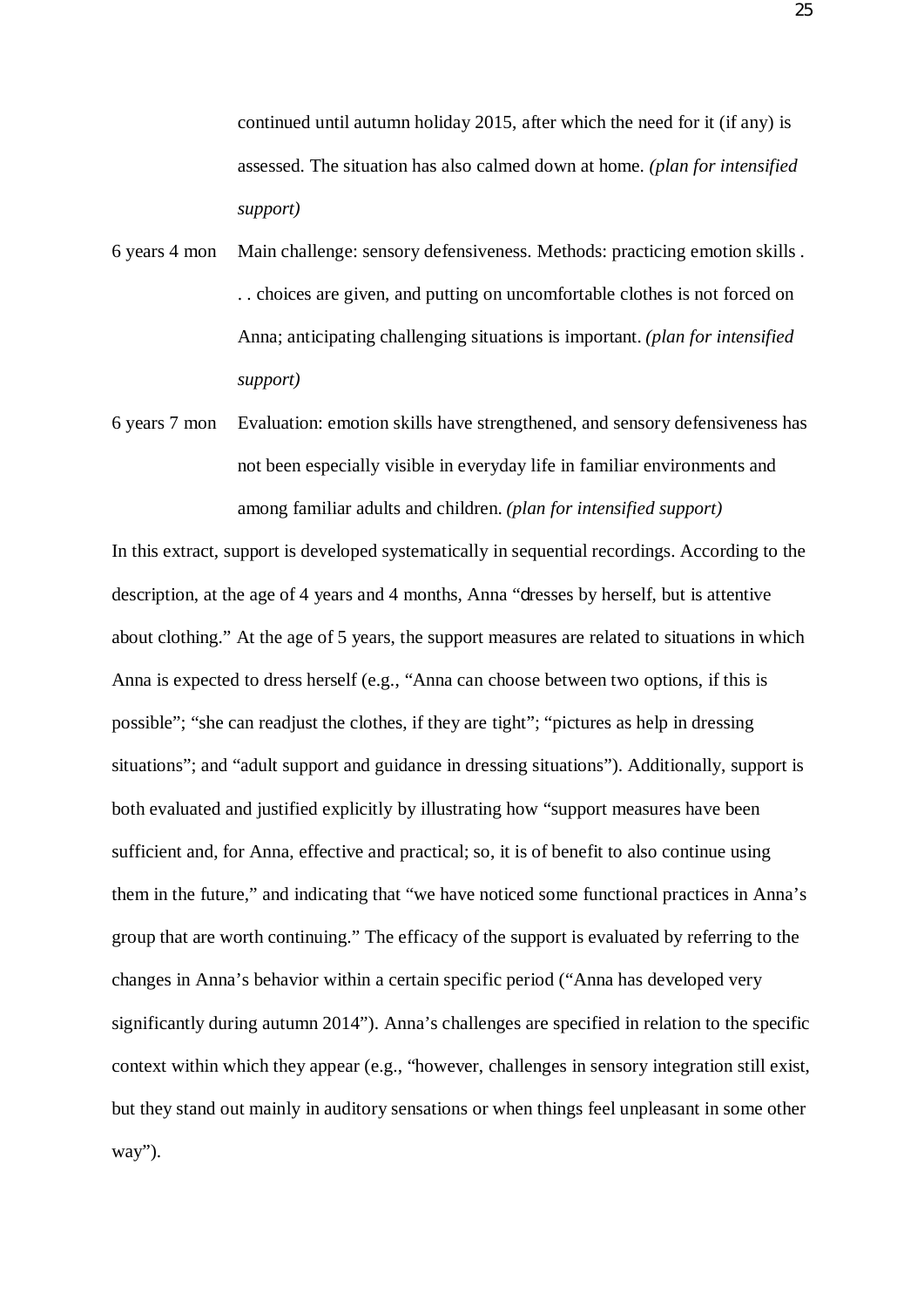In *explicit* descriptions of support, information about children's situations is utilized as evidence to evaluate the efficacy of support measures instead of evaluating the children only. In addition to evaluating past and present situations, the future is explicitly planned, and the prospective reevaluation of Anna's support is scheduled ("intensified support is continued until autumn holiday 2015, after which the need for it [if any] is assessed"). The accomplishment of set goals is also described *explicitly*: at the age of 6 years ("putting clothes on goes nicely" and "the situation has also calmed down at home") and again at the age of 6 years and 7 months ("emotion skills have strengthened, and sensory defensiveness has not been especially visible in everyday life in familiar environments and among familiar adults and children"). This kind of *explicit* writing increases the coherence of the text, as it connects the components of a single recording and the earlier recordings at the contentrelated and linguistic levels.

Extract 4 is also an example of the elaborate and unambiguous way of describing support measures (e.g. "Anna can choose between two options, if this is possible"), although more vague and imprecise descriptions are included as well (e.g., "adult support and guidance in dressing situations" and "practicing of emotion skills"). The agreements and evaluations regarding support and Anna's home situation are also described (first, "dressing situations become calmer when Anna herself chooses clothes from two options" and later, "the situation has also calmed down at home").

#### **Discussion**

In this research, cumulative pedagogical documents were studied, based on a longitudinal design. We aimed to identify the patterns of describing support measures in sequential documents and the content-related and linguistic features that are peculiar to these patterns. In the analysis, four chronological patterns of describing the support measures over the years were found: *missing* (29%), *repetitious* (41%), *disorganized* (17%), and *explicit* (13%). The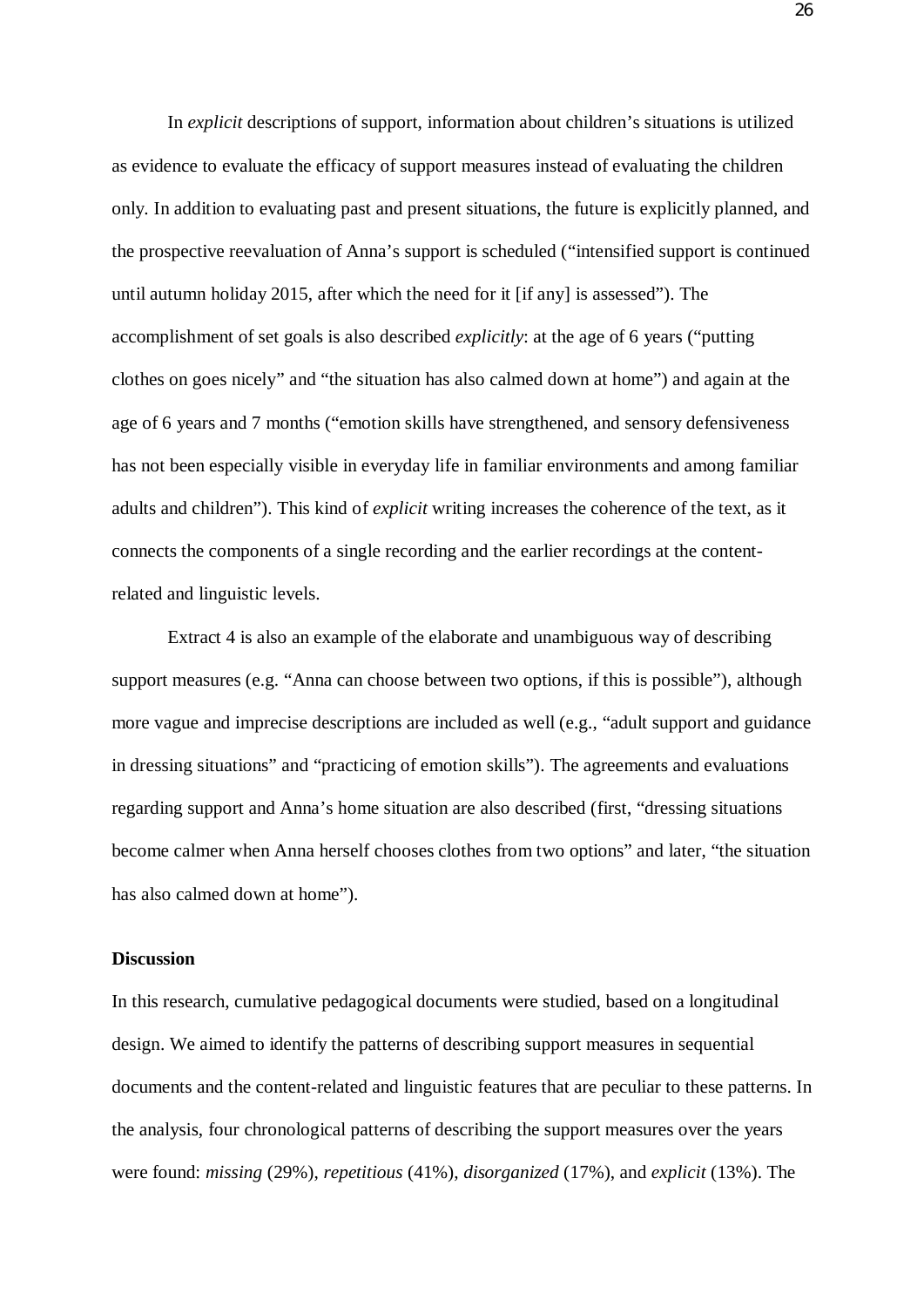findings show that with the exception of the last pattern (*explicit*), the development, justification, and validation of the support measures systematically over time was lacking in 87% of the cases, and the descriptions of support were imprecise, incoherent, or nonexistent. However, when support was carefully revisited, further defined, and/or regenerated, and its efficacy was assessed in sequential recordings, as was done in the last pattern of *explicit* descriptions, the child's documents exhibited a coherent continuity.

The sequential descriptions of support were most typically *repetitious* (41%), meaning that recordings of children's support remained more or less the same. It is noteworthy and alarming that in 70% of the cases (both the *missing* and *repetitious* patterns), children's support measures and interventions were not developed over the years. Kurth and Mastergeorge (2010) suggest that this may be due to numerous underlying factors, including the possibility that teachers have made an informed interpretation of the contents as being valid and meaningful over time. However, it is possible that the contents are not evaluated systematically, despite their continued use. As children's support should be developed systematically, the main benefit of the *disorganized* pattern, compared to the *missing* and *repetitious* ones, is the active development of support measures and interventions. This suggests that the development of the *disorganized* pattern might be deliberate. However, when support measures are changed randomly without fitting them *explicitly* to children's needs and assessment data, it is impossible to say whether these coincidental changes to support measures are any better than stagnant measures that remain the same for years, especially if they have been decided consciously.

The results of this study confirmed what is known currently about varying, inconsistent, and vague documentation practices (see, e.g., Karvonen & Huynh, 2007; Ruble et al., 2010; Räty et al., 2018; Sanches-Ferreira et al., 2013) and about focusing on describing children instead of pedagogy (see Andreasson & Asplund Carlsson, 2013; Hjörne & Säljö,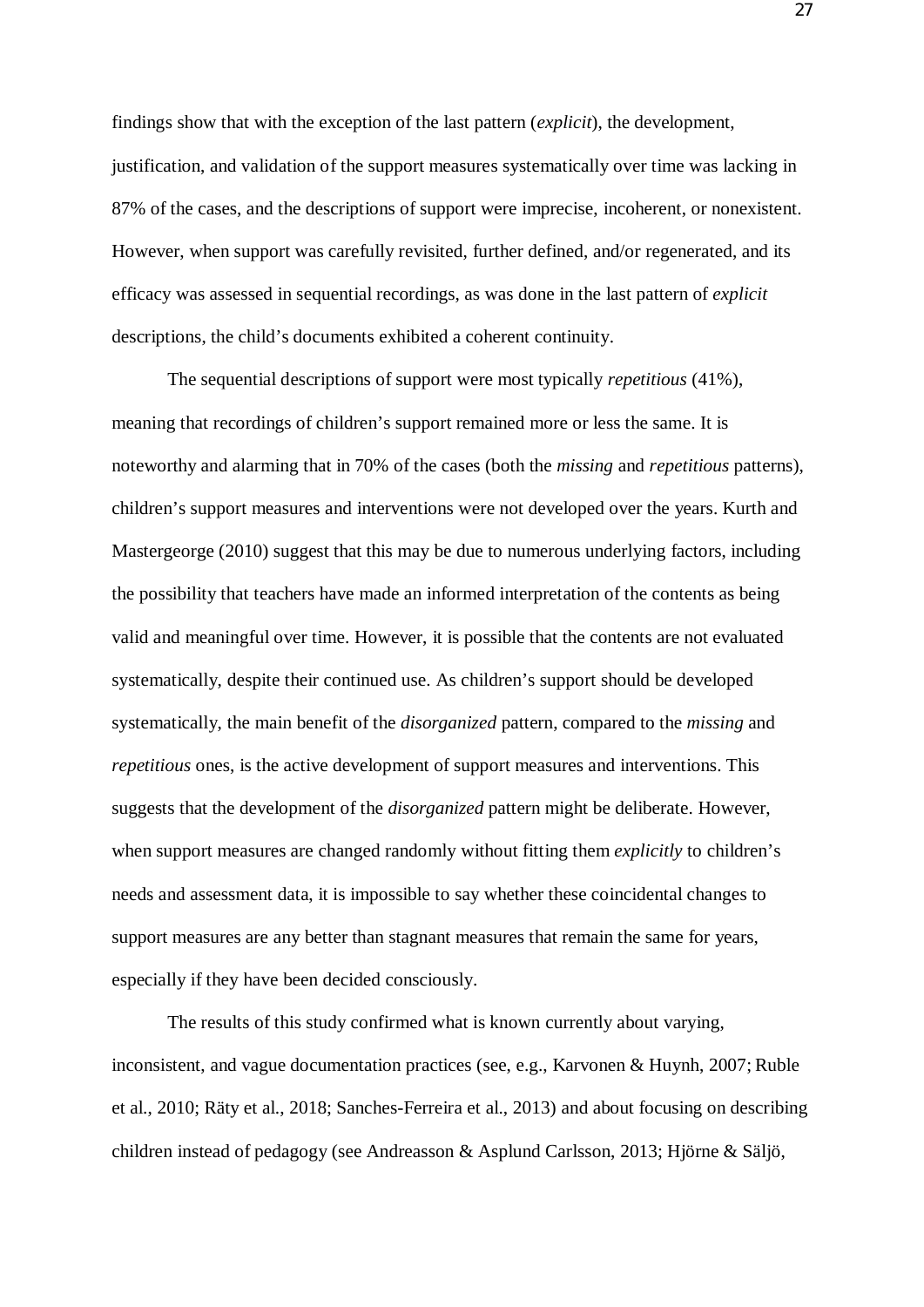2004; Isaksson et al., 2007). Moreover, the connections between children's needs, objectives, methods, and evaluations were unclear typically, which coincides with previous research findings (Blackwell & Rossetti, 2014; Ruble et al., 2010).

The vague practice of documenting support measures is problematic in several ways, as the reader must interpret how to implement the support concretely. Exact expressions of measures (e.g., "a little object in hand to play in shared gatherings") direct pedagogical practices more carefully and univocally than vague expressions (e.g., "support for attention and concentration"). When the descriptions of support are predominantly missing or lack systematic development, the actual aim of the pedagogical documents regarding the planning of systematic support measures is left unrealized. Consequently, the possibility to exploit the benefits of pedagogical documents is missed (see also Blackwell & Rossetti, 2014). Moreover, in keeping with the principles of RTI (see Buysse & Peisner-Feinberg, 2013), the reliable evaluation of support and children's learning is difficult when objectives and methods are described ambiguously (see also Michinowicz et al., 1995; Räty et al., 2018). In the studied documents, when any evaluation was documented, it focused predominantly on the assessment of an individual child without explicitly evaluating the efficacy of the support measures or using evaluation data to revise objectives and measures. This observation coincides with the previous research findings, which have shown that the evaluations are the weakest parts of the documents (Zirkel & Hetrick, 2017) and that educators tend to document mainly summative and detached assessments of children (Andreasson & Asplund Carlsson, 2013).

#### **Study Limitations**

We investigated in depth the patterns and characteristics of written records about support measures of children with SEN. However, the characteristics of the design and the research context may limit the transferability of the results. The data included the documents (*N =*

28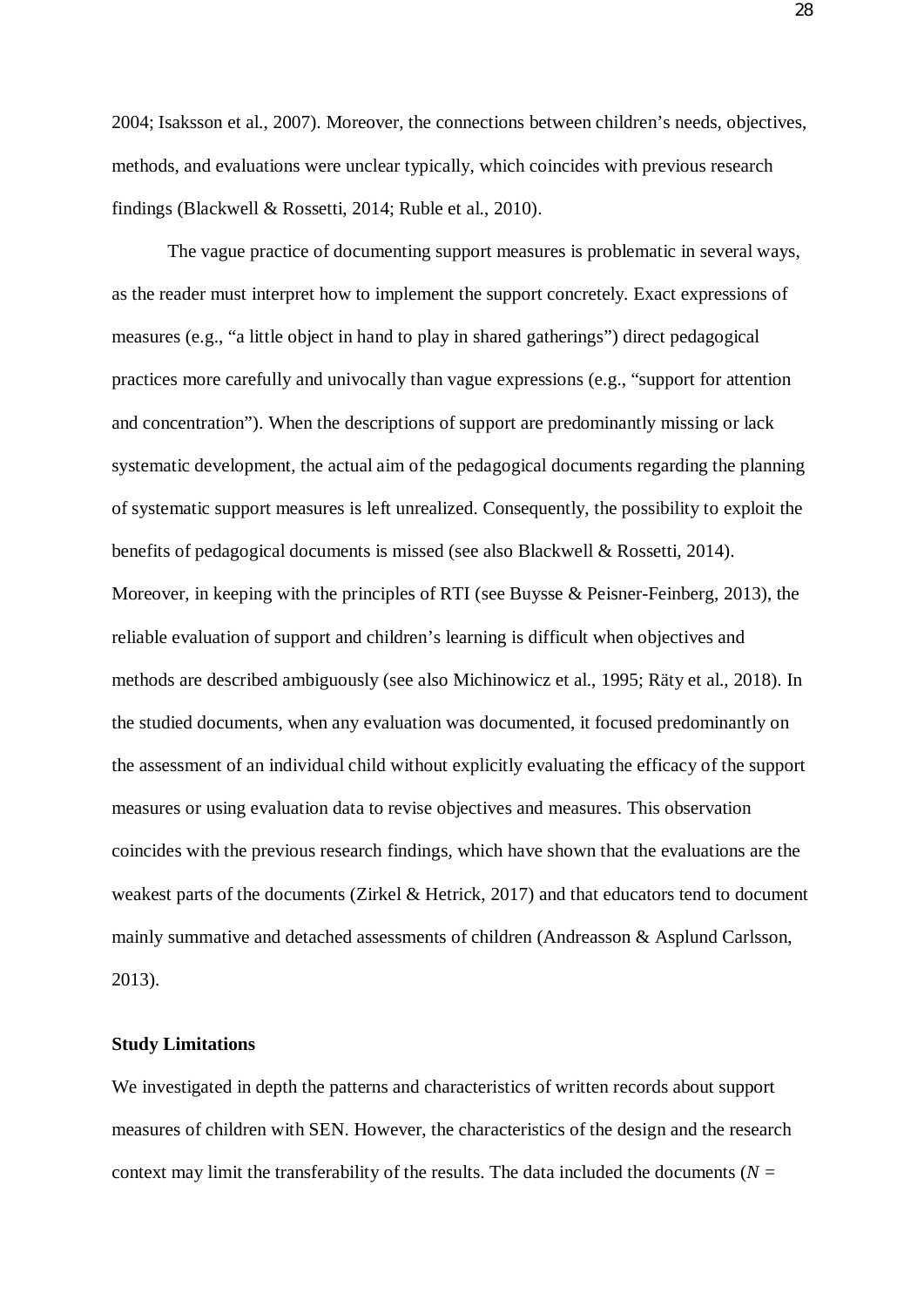257) of 64 children with SEN, which may be considered a small sample. Additionally, due to the significant variance in the practices of providing ECEC services, all municipal and classrelated variations in practices are unlikely to be included in the data. To meet these limitations, our sampling method aimed to collect sufficient data to capture the known variations in the phenomena of interest. According to Gobo (2011), such an approach can be defined as highlighting the "social significance of a sample" (p. 2). In keeping with the discourse analytical tradition (see, e.g., Edwards & Potter, 1992), the document data used in this study are naturally occurring, which is understood as a feature that increases the reliability of the results because the researcher has not influenced the contents of the data.

In addition, the Finnish context needs to be taken into consideration when discussing the transferability of the results; this includes the Finnish integrated model of providing both education and care in ECEC settings, the prerequisite-free provision of educational support, and universally-drafted pedagogical documents. It must also be noted that Finnish ECEC and preprimary education are based on an internationally divergent implementation of RTI (e.g., Finnish RTI as an administrative framework versus United States RTI as a specific instruction for supporting children; see Björn et al., 2016). Despite these limitations, the study can offer new insights into documenting support measures in sequential pedagogical documents related to early intervention and RTI practices in Finland, the United States, and internationally.

#### **Implications for Practice and Future Research**

Based on these results, it is questionable whether the studied documents meet the overall aim of pedagogical documents—that is, to develop meaningful, suitable, and research-based interventions and support for children. In general, the results highlight the need for more profound discussion and internalization of the key aims of pedagogical documents. This need has been indicated in several other studies over the years yet remains relevant today (e.g.,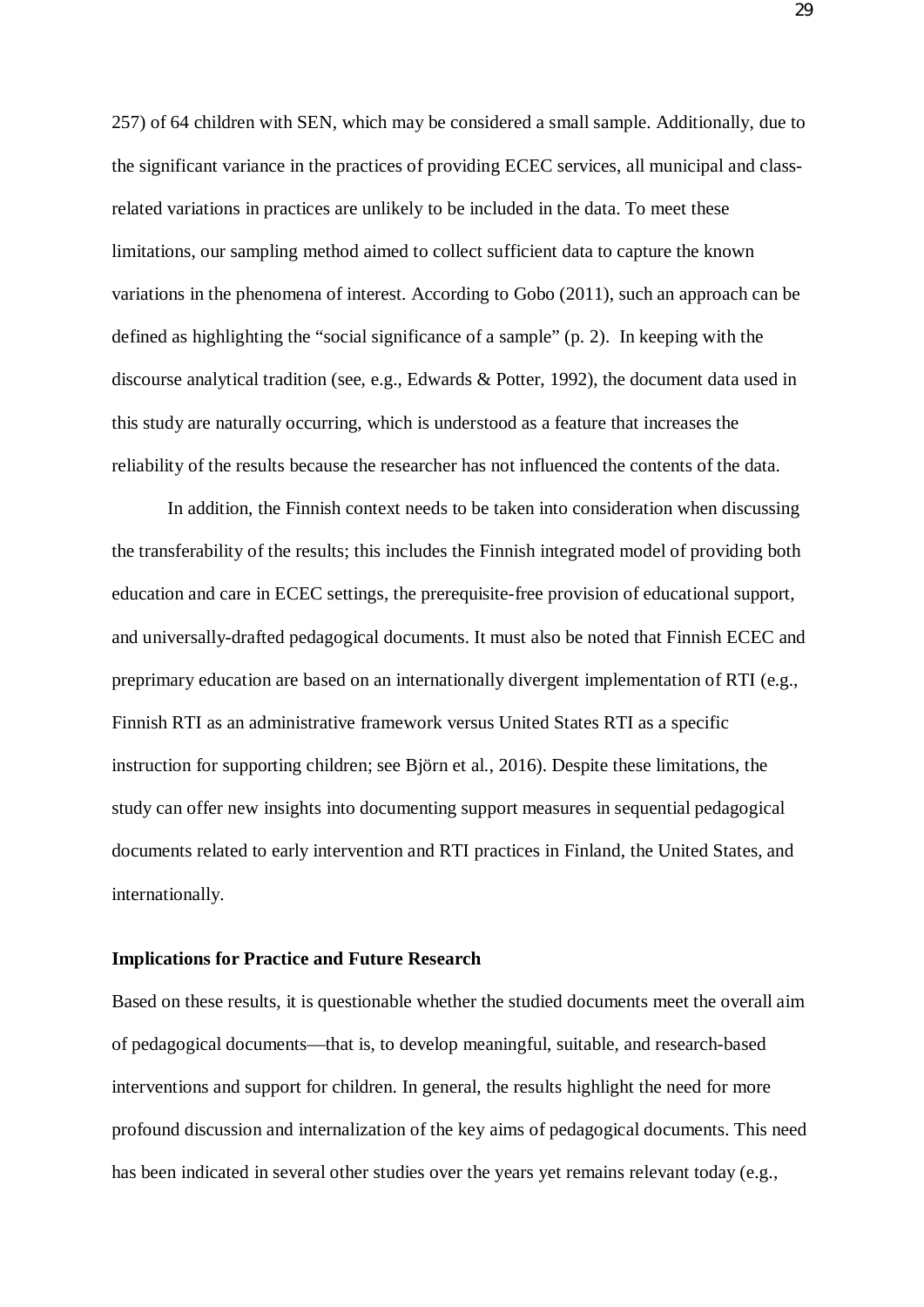Andreasson et al., 2013; Rosas et al., 2009). In particular, the missing descriptions of support seem to reflect the fundamental idea of describing a problematic child as the initial aim of the documents. Therefore, pedagogical documents turn into reports or statements of children's problematic situations. As Andreasson and Carlsson state (2013, p. 62), "It is hard to see how children could benefit from these descriptions of their shortcomings and failures." Conversely, other patterns that include pedagogical planning, especially the *explicit* type, reflect the understanding of a pedagogical document as a plan and as an instrument for making agreements and taking responsibility for systematic support. In such cases, the connection between the evaluation of the child's progress and the revision of the plan are closely interlinked (see, e.g., Etscheidt, 2003). Based on intervention studies (e.g., Boavida, Aguiar, & McWilliams, 2014; Poppes et al., 2002; Pretti-Frontczak & Bricker, 2000), it has been found that when educators are trained to write appropriate IEPs, the quality of the contents increases; therefore, training for educators should be considered.

In studying pedagogical documents, the unpredictability of their later use needs to be taken into account. This means that although the documents orient educational practices, they are also realized in practice by the professionals who use them (see also Yell & Stecker, 2003), resulting in practices and documented plans that are not automatically similar. Further research is needed into how documentation and the actualization of planned support are interconnected with children's learning and development. Previous research has given some indicators that the link between documentation and the practice of supporting children is typically weak (see, e.g., Kwon et al., 2011; Lynch & Beare, 1990; White, Garrett, Kearns, & Grisham-Brown, 2003). When written documents are investigated, there seem to be inconsistencies between theory, recommendations and the actual documentation practices, and this disconnect can also be found in everyday ECEC practices and the support offered to children with SEN.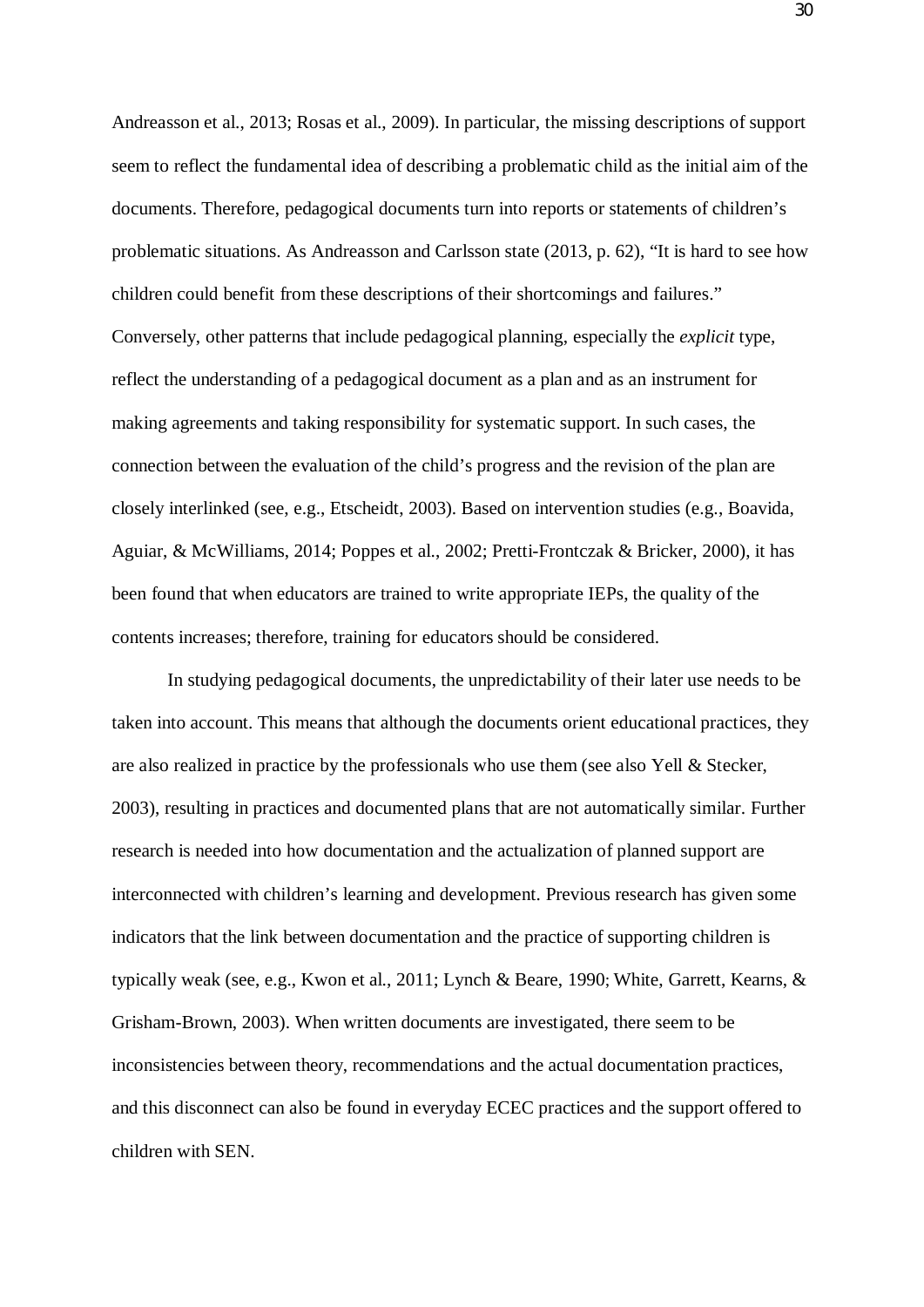#### **References**

Andreasson, I., & Carlsson, M. A. (2013). Individual educational plans in Swedish schools: Forming identity and governing functions in pupils' documentation. *International Journal of Special Education*, *28*(3), 58–67.

Andreasson, I., Asp-Onsjö, L., & Isaksson, J. (2013). Lessons learned from research on individual education plans in Sweden: Obstacles, opportunities and future challenges. *European Journal of Special Needs Education*, *28*(4), 413–426.

Basic Education Act 628/1998. Retrieved from https://www.finlex.fi/en/laki/kaannokset/1998/en19980628

- Björn, P. M., Aro, M., Koponen, T., Fuchs, L. S., & Fuchs, D. H. (2016). The many faces of special education within RTI frameworks in the United States and Finland. *Learning Disability Quarterly*, *39*(1), 58–66.
- Blackwell, W. H., & Rossetti, Z. S. (2014). The development of individualized education programs: Where have we been and where should we go now? *Sage Open*, 1–15.
- Boavida, T., Aguiar, C., & McWilliam, R. A. (2014). A training program to improve IFSP/IEP goals and objectives through the routines-based interview. *Topics in Early Childhood Special Education*, *33*(4), 200–211.
- Boavida, T., Aguiar, C., McWilliam, R. A., & Pimentel, J. (2010). Quality of individualized education program goals of Portuguese preschoolers with disabilities. *Infants & Young Children, 23*, 233–243.
- Bowen, G. A. (2009). Document analysis as a qualitative research method. *Qualitative Research Journal*, *9*(2), 27–40.
- Buysse, V., & Peisner-Feinberg, E. S. (2013). Response to intervention: Conceptual foundations for the early childhood field. In V. Buysse & E. S. Peisner-Feinberg (Eds.),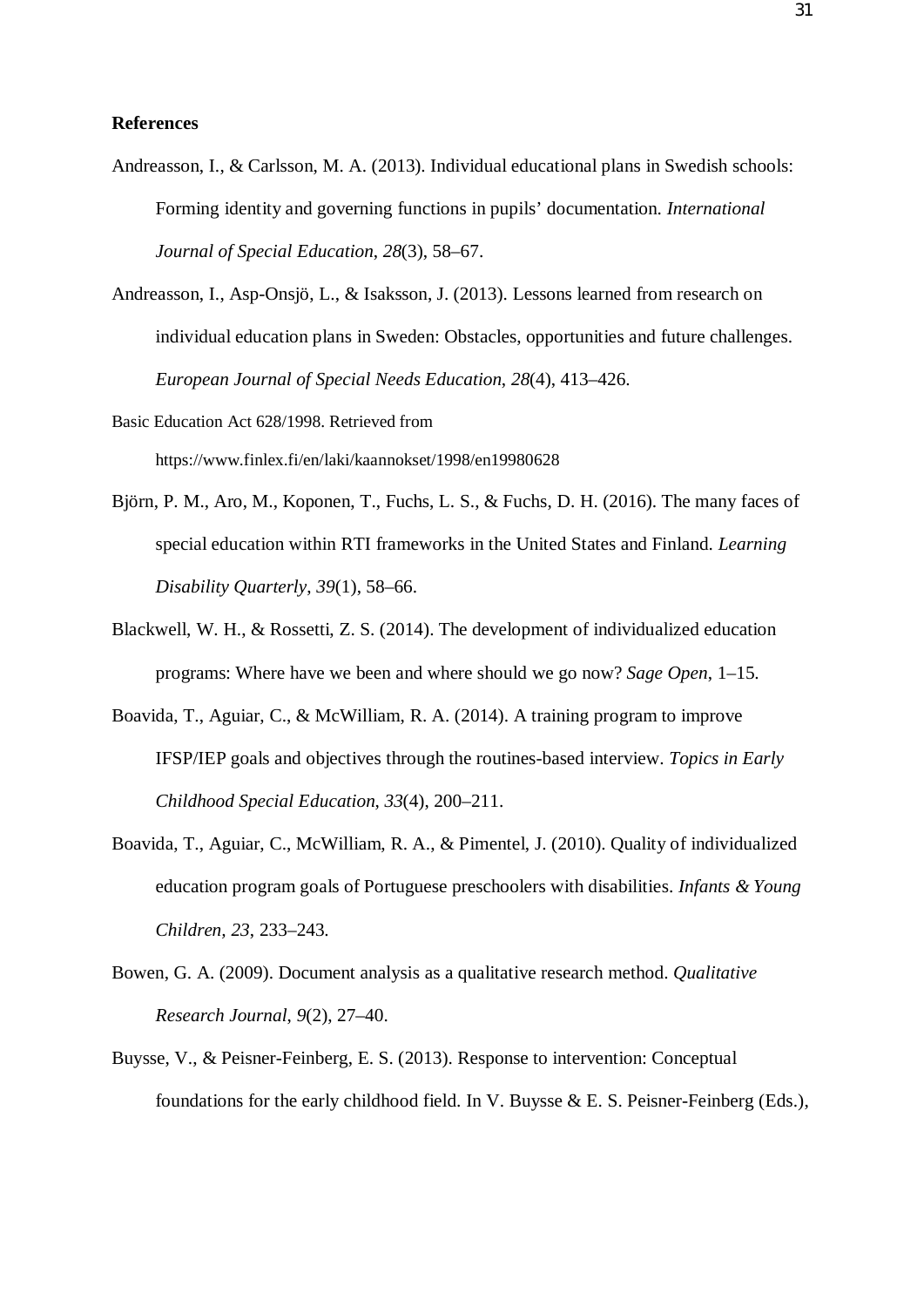*Handbook of response to intervention in early childhood* (pp. 3–23). Baltimore, MD: Brookes.

- Christians, C. G. (2011). Ethics and politics in qualitative research. In N. K. Denzin & Y. S. Lincoln (Eds.), *The Sage handbook of qualitative research* (4th ed.) (pp. 61–80). Thousand Oaks: SAGE.
- Christle, C. A., & Yell, M. L. (2010). Individualized education programs: Legal requirements and research findings. *Exceptionality*, *13*(3), 109–123.
- De Beaugrande, R., & Dressler, W. U. (1981). *Introduction to text linguistics.* London: Longman.
- The Division for Early Childhood of the Council for Exceptional Children, National Association for the Education of Young Children, & National Head Start Association (2014). Frameworks for response to intervention in early childhood: Description and implications. *Communication Disorders Quarterly*, *35*(2), 108–119.
- Drasgow, E., Yell, M. L., & Robinson, T. R. (2001). Developing legally correct and educationally appropriate IEPs. *Remedial and Special Education*, *22*(6), 359–373.
- Dye, J. F., Schatz, I. M., Rosenberg, B. A., & Coleman, S. T. (2000). Constant comparison method: A kaleidoscope of data. *The Qualitative Report*, *4*(1), 1–10.
- Early Childhood Education Act 540/2018. Retrieved from https://www.finlex.fi/fi/laki/ajantasa/2018/20180540
- Edwards, D., & Potter, J. (1992). *Discursive psychology*. London: SAGE.
- Espin, C., Deno, S., & Albayrak-Kaymak, D. (1998). Individualized education programs in resource and inclusive settings: How "individualized" are they? *Journal of Special Education*, *32*(3), 164–174.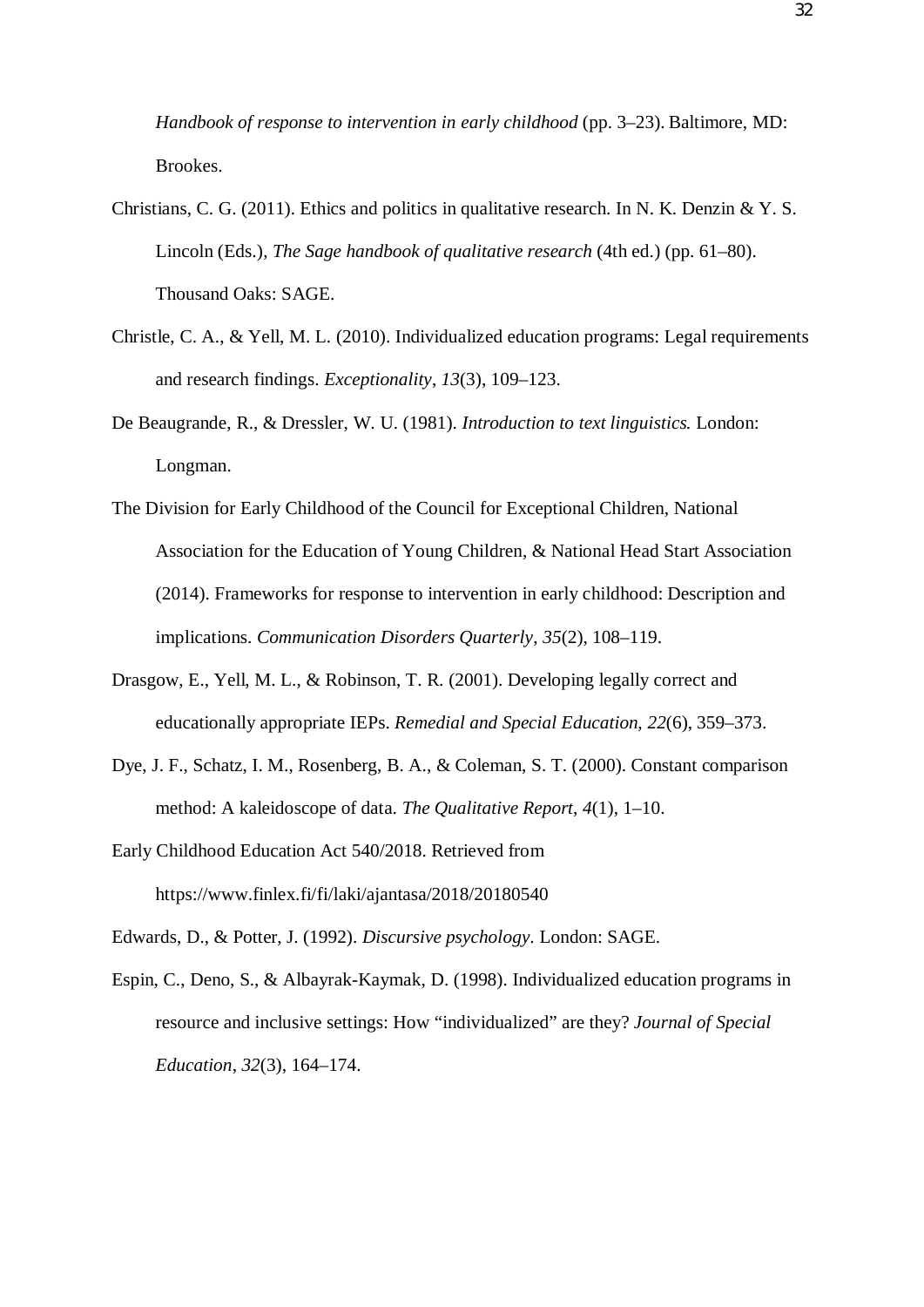- Etscheidt, S. (2003). An analysis of legal hearings and cases related to individualized education programs for children with autism. *Research and Practice for Persons with Severe Disabilities*, *28*(3), 51–69.
- Finnish National Board of Education (2016). *National core curriculum for pre-primary Education 2014.* FNBE: Regulations and guidelines 6.
- Finnish National Board of Education (2018). *National core curriculum for early childhood education and care 2018*. FNBE: Regulations and guidelines 10.
- Fox, L., Carta, J., Strain, P. S., Dunlap, G., & Hemmeter, M. L. (2010). Response to intervention and the pyramid model. *Infants and Young Children, 23*(1), 3–13.
- Gartin, B. S., & Murdick, N. L. (2005). IDEA 2004: The IEP. *Remedial and Special Education*, *26*(6), 327–331.
- Gobo, G. (2011). Sampling, representativeness and generalizability. In C. Seale, G. Gobo, J. F. Gudrium, & D. Silverman (Eds.), *Qualitative Research Practice* (pp. 405-26). London: SAGE.
- Goetz, J. P., & LeCompte, M. D. (1981). Ethnographic research and the problem of data reduction. *Anthropology and Education Quarterly*, *12*(1), 51–70.)
- Halliday, M. A. K. (2013). *An introduction to functional grammar* (3rd ed.). London: Arnold.
- Hjörne, E., & Säljö, R. (2004). "There is something about Julia": Symptoms, categories, and the process of invoking attention deficit hyperactivity disorder in the Swedish school: A case study. *Journal of Language, Identity & Education*, *3*(1), 1–24.
- Isaksson, J., Lindqvist, R., & Bergström, E. (2007). School problems or individual shortcomings? A study of individual educational plans in Sweden. *European Journal of Special Needs Education*, *22*(1), 75–91.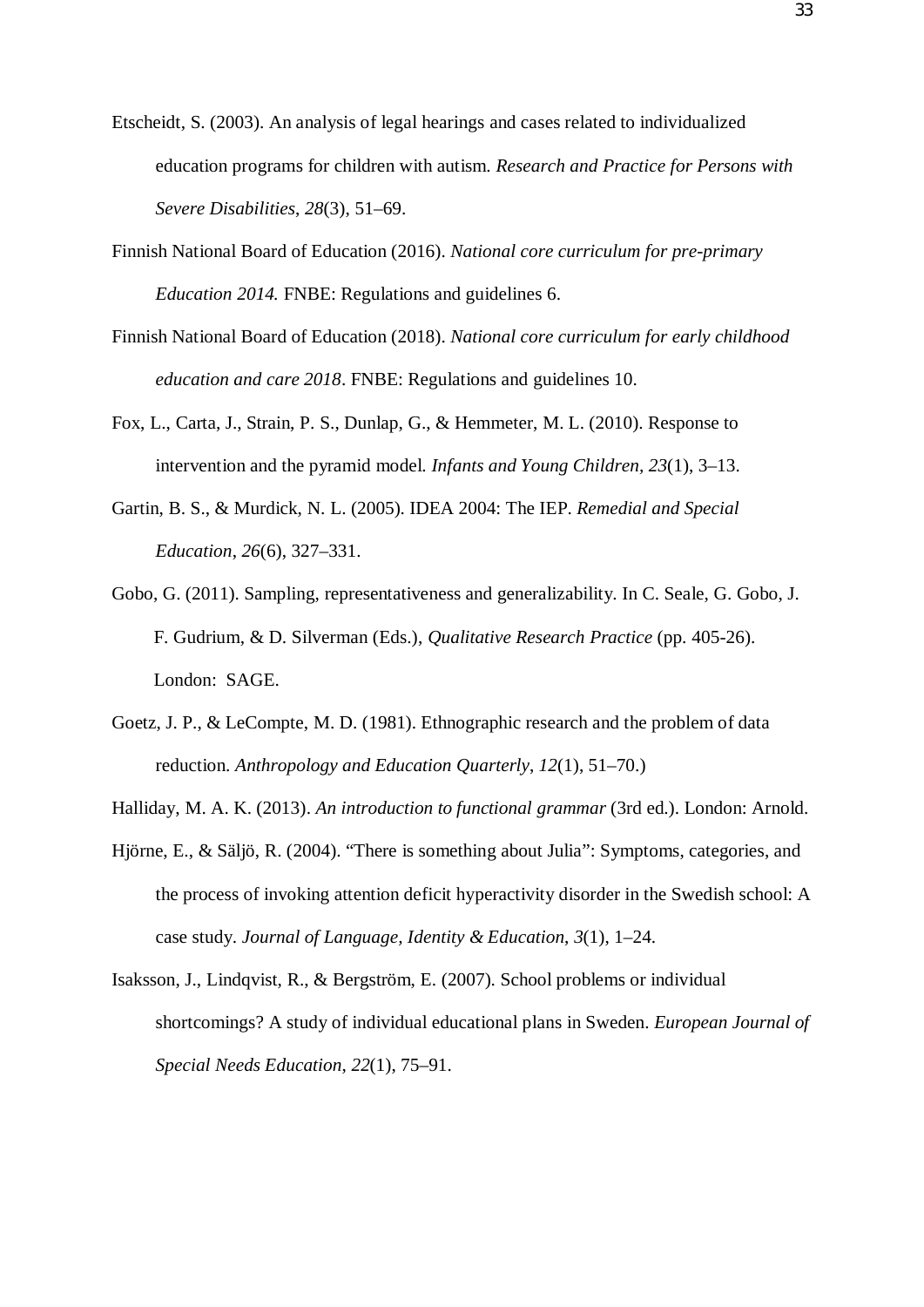- Karvonen, M., & Huynh, H. (2007). Relationship between IEP characteristics and test scores on an alternative assessment for students with significant cognitive disabilities. *Applied Measurement in Education*, *20*(3), 273–300.
- Kurth, J., & Mastergeorge, A. M. (2010). Individual education plan goals and services for adolescents with autism: Impact of age and educational setting. *The Journal of Special Education*, *44*(3), 146–160.
- Kwon, K.-A., Elicker, J., & Kontos, S. (2011). Social IEP objectives, teacher talk and peer interaction in inclusive and segregated preschool settings. *Early Childhood Education Journal*, *39*(4), 267–277.
- Lynch, E. C., & Beare, P. L. (1990). The quality of IEP objectives and their relevance to instruction for students with mental retardation and behavioral disorders. *Remedial and Special Education*, *11*(2), 48–55.
- Michinowicz, L. L., McConnell, S. R., Peterson, C. A., & Odom, S. L. (1995). Social goals and objectives of preschool IEPs: A content analysis. Journal of Early Intervention, *19*(4), 273-282.
- Miller, M. G. (2014). Productive and inclusive? How documentation concealed racialising practices in a diversity project. *Early Years*, *34*(2), 146–160.
- National Institute for Health and Welfare (2017). *Varhaiskasvatus 2016 Kuntakyselyn osaraportti* [*Early childhood education and care 2016 – Partial report of municipal survey*]. NIHW. Retrieved from <http://www.julkari.fi/handle/10024/135184>
- Organisation for Economic Co-operation and Development (OECD) (2017). *Education at a glance 2017: OECD indicators.* OECD Publishing: Paris. Retrieved from <http://dx.doi.org/10.1787/eag-2017-en>
- Onnismaa, E.-L., & Kalliala, M. (2010). Finnish ECEC policy: Interpretations, implementations and implications. *Early Years*, *30*(3), 267–277.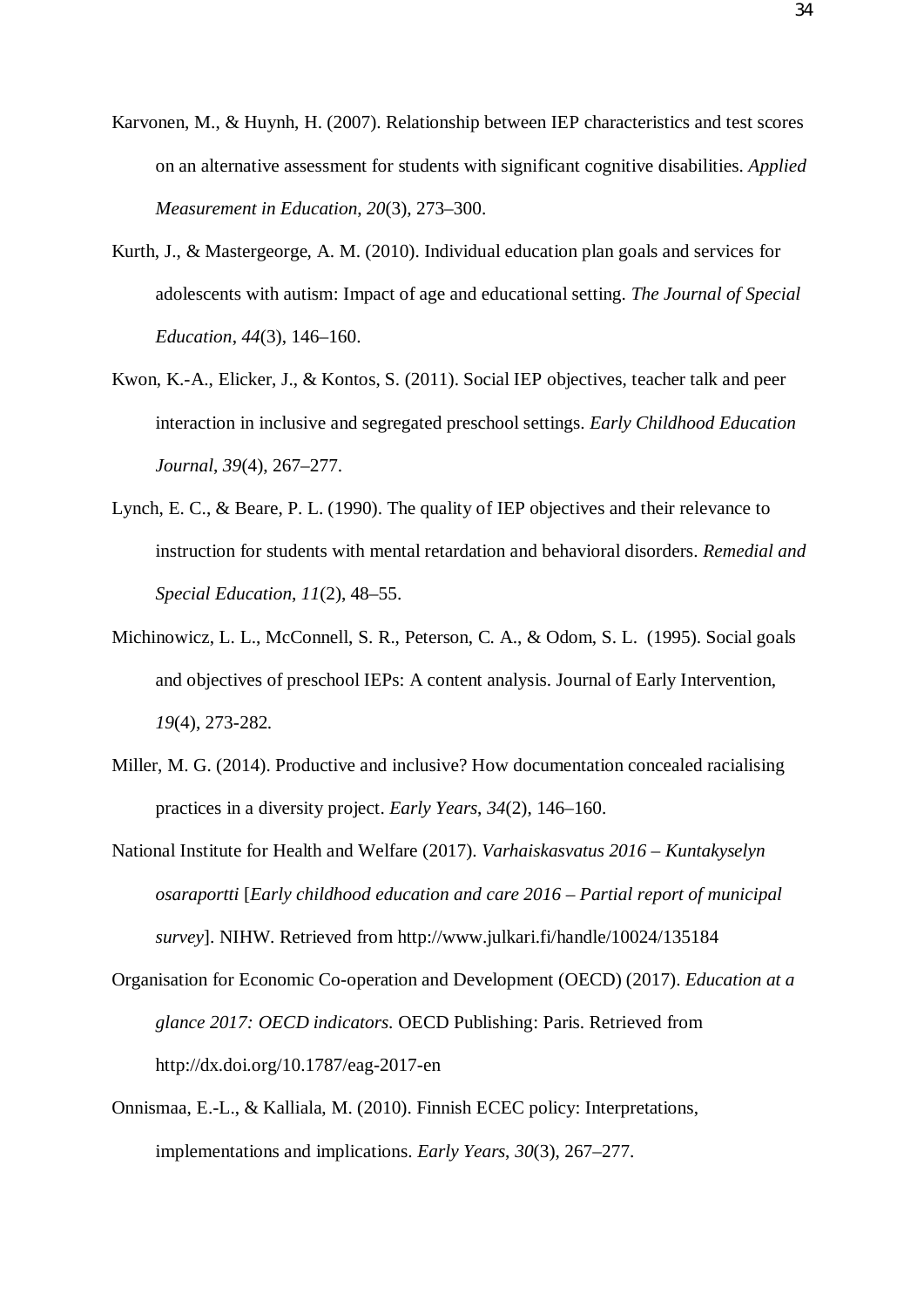- Patton, M. Q. (2015). *Qualitative research & evaluation methods* (4th ed.). Los Angeles: SAGE.
- Poppes, P., Vlaskamp, V., de Geeter, C. I., & Nakken, H. (2002). The importance of setting goals: The effect of instruction and training on the technical and intrinsic quality of goals. *European Journal of Special Needs Education*, *17*(3), 241–250.
- Potter, J., & Wetherell, M. (1987). *Discourse and social psychology: Beyond attitudes and behaviour*. London: SAGE.
- Pretti-Frontczak, K., & Bricker, D. (2000). Enhancing the quality of individualized education plan (IEP) goals and objectives. *Journal of Early Intervention*, *23*, 92–105.
- Rakap, S. (2015). Quality of individualised education programme goals and objectives for preschool children with disabilities. *European Journal of Special Needs Education*, *30*(2), 173–186.
- Rosas, C., Winterman, K. G., Kroeger, S., & Jones, M. M. (2009). Using a rubric to assess individualized education programs. *International Journal of Applied Educational Studies*, *4*(1), 47–57.
- Rubler, L. A., McGrew, J., Dalrymple, N., & Jung, L. A. (2010). Examining the quality of IEPs for young children with autism. *Journal of Autism and Developmental Disorder*s, *40*(12), 1459–1470.
- Räty, L., Vehkakoski, T., & Pirttimaa, R. (2018). Documenting pedagogical support measures in Finnish IEPs for students with intellectual disability. *European Journal of Special Needs Education*. doi: 10.1080/08856257.2018.1435011
- Sanches-Ferreira, M., Lopes-dos-Santos, P., Alves, S., Santos, M., & Silveira-Maia, M. (2013). How individualised are the individualised education programmes (IEPs): An analysis of the contents and quality of the IEPs goals. *European Journal of Special Needs Education*, *28*, 507–520.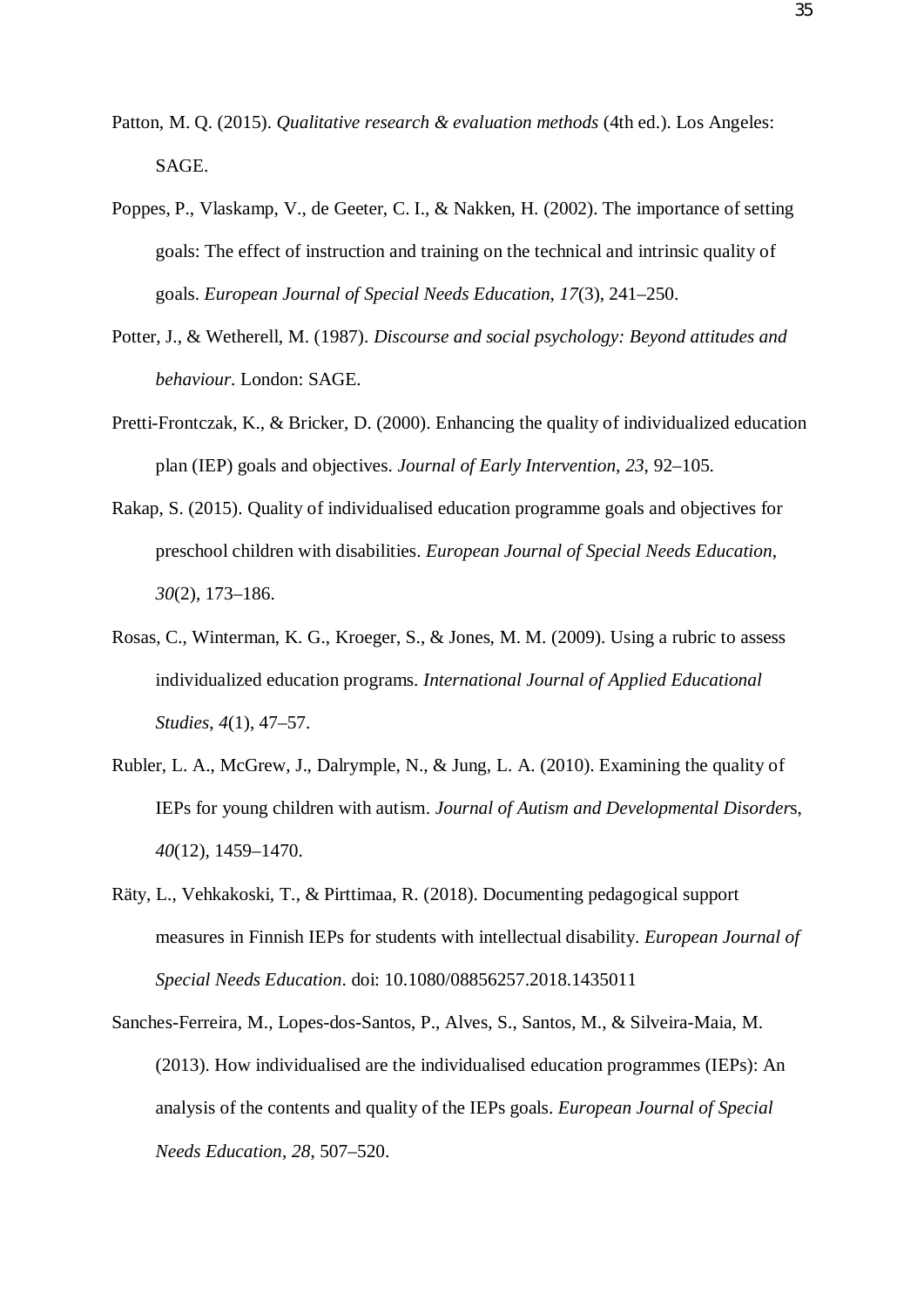- White, M. T., Garrett, B., Kearns, J. F., & Grisham-Brown, J. (2003). Instruction and assessment: How students with deaf-blindness fare in large-scale alternate assessments. *Research and Practice for Persons with Severe Disabilities*, *28*(4), 205–213.
- Wixson, K. K., & Valencia, S. W. (2011). Assessment in RTI: What teachers and specialists need to know. *The Reading Teacher*, *64*(6), 466–469.
- Yell, M. Y., & Stecker, P. M. (2003). Developing legally correct and educationally meaningful IEPs using curriculum-based measurement. *Assessment for Effective Intervention*, *28*(3–4), 73–88*.*
- Zirkel, P. A., & Hetrick, A. (2017). Which procedural parts of the IEP process are the most judicially vulnerable? *Exceptional Children*, *83*(2), 219–235.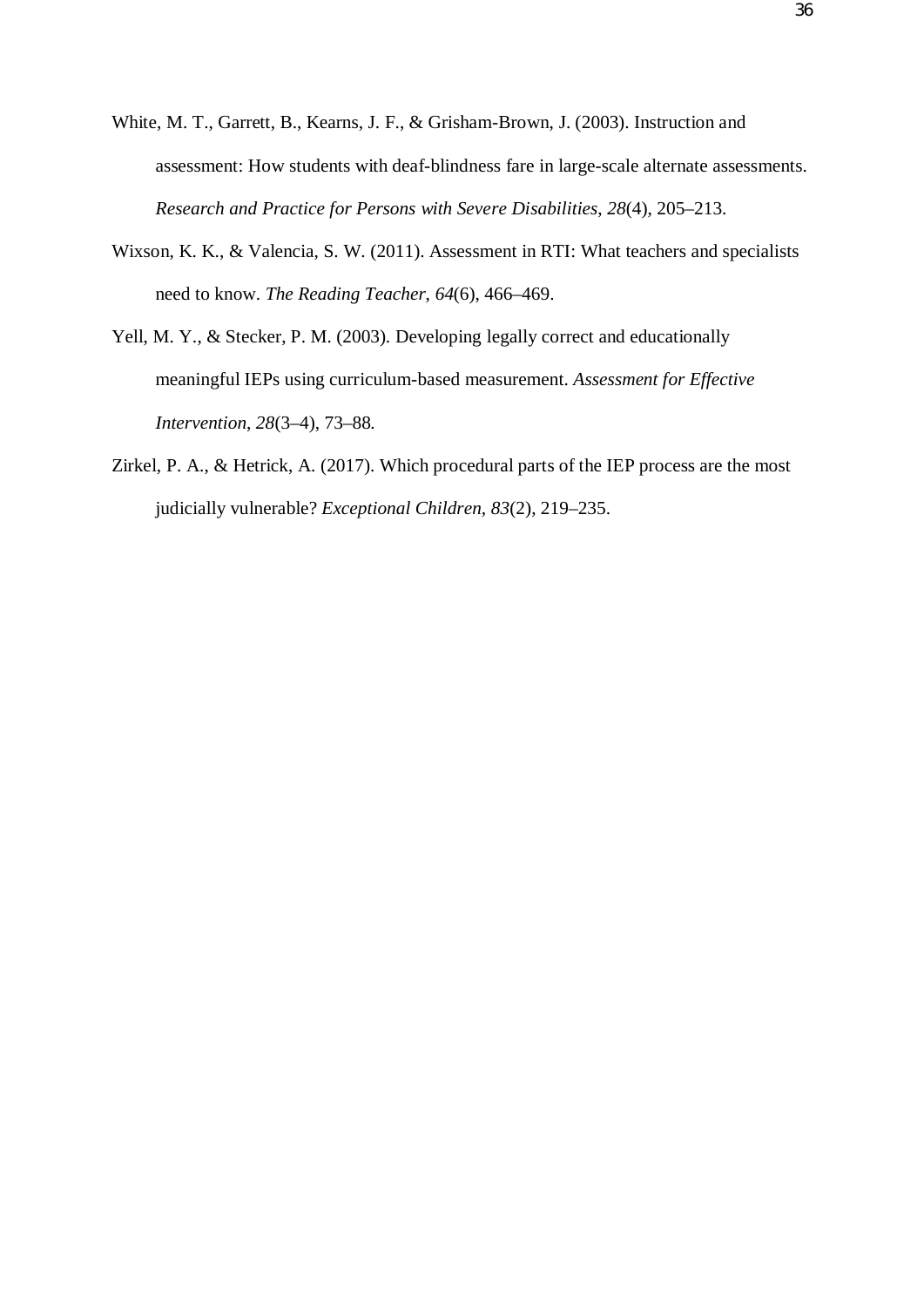**Table 1***.* The Research Data.

| Name of the document                                                 | n   |
|----------------------------------------------------------------------|-----|
| ECEC plan                                                            | 172 |
| Preprimary education plan                                            | 48  |
| Preprimary education plan including planning for intensified support |     |
| Additional plan for intensified support                              | 18  |
| <b>IEP</b>                                                           |     |
| $N_{\text{obs}}$ $N_{\text{C}}$                                      |     |

Note.  $N = 257$